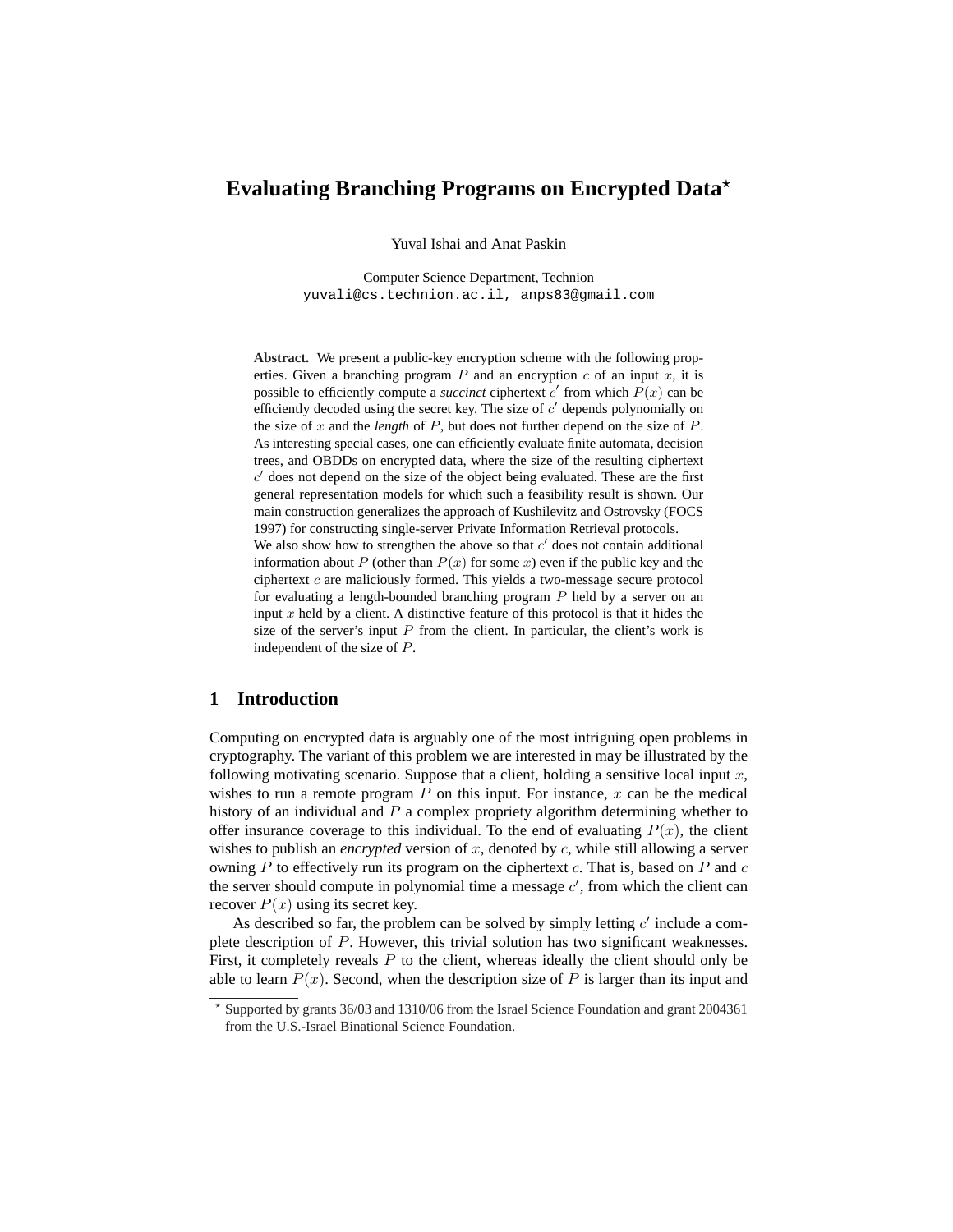output, this solution is wasteful in terms of communication. Ideally, the communication should be *a-priori* bounded by some polynomial in the size of the input  $x$ , the output  $P(x)$  and the security parameter, independently of the description size of P. The same holds for the amount of local computation and storage used by the client. To summarize, it is desirable to obtain solutions which satisfy the following two goals:

- 1. Hide P from the client (to the extent possible).
- 2. Make the client's work independent of the size of  $P$ . In particular,  $c'$  should be *succinct* in the sense that its size depends only on the size of the input and output and not on that of P.

Jumping ahead, the main open problem in the area is that of realizing the second goal. This problem is the focus of our work.

Before addressing known methods for realizing the above two goals, it is instructive to further clarify what we mean when referring to a "program" P. A program is a string that represents a function, mapping an input  $x$  to an output  $y$ . To simplify the exposition, we restrict the attention to finite boolean functions  $f: \{0,1\}^n \to \{0,1\}.$ The correspondence between a program  $P$  and the function it represents is determined by an underlying *representation model*. Common representation models for finite functions include circuits, formulas, branching programs, OBDDs, finite automata, decision trees, and truth tables. Once the representation model is fixed, every string P has a unique interpretation as a program computing some specific function  $f$ . In this work we will be interested in *universal* representation models, in which every function f can be computed by some program  $P$  in the model. Note that all of the models in the above list are universal. However, the *complexity* of representing a function can greatly vary between the models. Circuits are the most powerful model in the list, in the sense that a program in any of the other models has an equivalent circuit of essentially the same size. On the other extreme, truth tables are the least powerful of these models, requiring a program of size  $2^n$  for any function f. This makes truth tables useless for all but very small input lengths *n*.

We return to the question of realizing the above two goals. Goal 1 can be addressed by using techniques from the area of secure computation. Most notably, Yao's garbled circuit technique [36, 7, 25] can handle any *circuit P*, allowing to computationally hide all information about P other than  $P(x)$  and the size of P. A similar result can be obtained for less powerful representation models, such as formulas or various kinds of branching programs, with the additional feature of keeping  $P$  informationtheoretically private [35, 4, 18, 22]. However, all these techniques inherently fail with respect to Goal 2, as they require the size of  $c'$  to be comparable to the size of  $P$ . This gives rise to the following question:

For which natural representation models can we realize Goal 2, namely evaluate an arbitrary program  $P$  on an encrypted input so that the client's work does not depend on the size of P?

A positive answer for the case of circuits (hence also for all other models) would easily follow from the existence of a completely malleable encryption scheme — one that allows to freely perform both additions and multiplications on ciphertexts. However, there is yet no candidate for an encryption scheme with this strong property.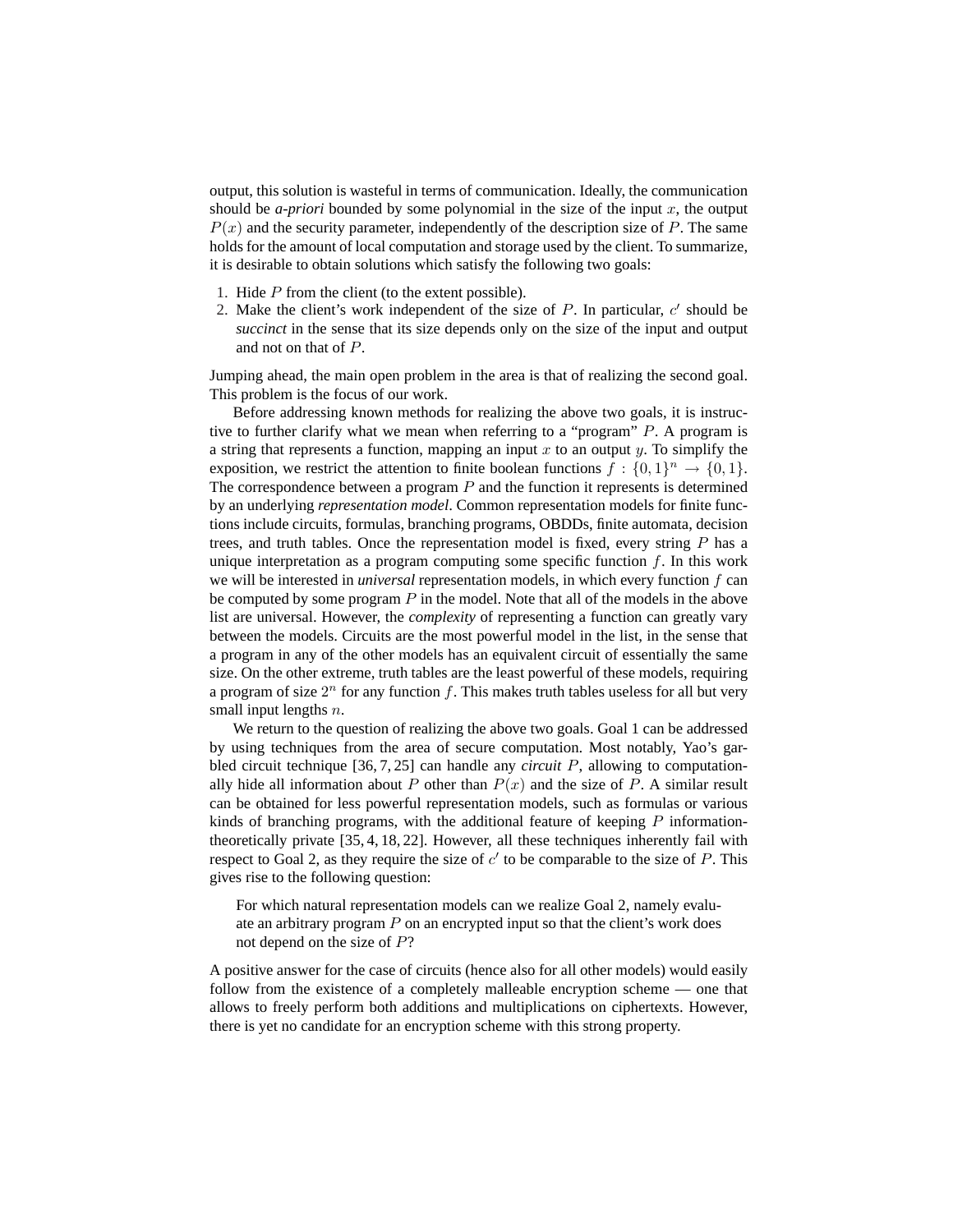The first protocols in which the client's work can go below the size of  $P$  were given in the context of Private Information Retrieval (PIR) [10, 23]. A single-server PIR protocol can be viewed as a protocol for evaluating a *truth table* P of size  $N = 2^n$ on an encrypted input x of size  $n$ . There are such protocols in which the client's work is polynomial in  $n$  [6, 26], thus affirmatively answering the above question for the case of a truth table representation. Extensions to a *set* representation (where P lists the set of inputs on which  $f$  evaluates to 1) were given in the context of private keyword search [23, 9, 13, 30]. Recently, an efficient protocol for evaluating 2-DNF formulas and degree-2 polynomials on encrypted data was given by Boneh et al.  $[5]$ .<sup>1</sup> The question of realizing Goal 2 for more powerful and useful representation models remained open.

## **1.1 Our Contribution**

We obtain an affirmative answer to our main question for the case of *length-bounded branching programs*. To explain the meaning of this result, we give some background on branching programs and their complexity. A (deterministic) branching program P is defined by a directed acyclic graph in which the nodes are labeled by input variables and every nonterminal node has two outgoing edges, labeled by 0 and 1. An input  $x \in \{0,1\}^n$  naturally induces a computation path from a distinguished initial node to a terminal node, whose label determines the output  $P(x)$ . The *size* of P is defined as the number of nodes in the graph and its *length* is the length of the longest path from the initial node to a terminal node. Branching programs are a relatively powerful representation model. In particular, any logarithmic space or  $NC<sup>1</sup>$  computation can be carried out by a family of polynomial-size branching programs.

We consider classes of branching programs whose length is bounded by some public parameter  $\ell$ , where  $\ell = \ell(n)$  is polynomial in n. Representation by  $\ell(n)$ -bounded branching programs is universal whenever  $\ell(n) \geq n$ . Indeed, any function f can be computed by a complete decision tree of length n and size  $O(2<sup>n</sup>)$ . Branching programs of length  $\ell(n) = n$  are of special interest, as they can simulate several representation models that are often used in practice. For instance, if  $f$  can be computed by a deterministic finite automaton with  $s$  states, then it can be computed by a branching program of length n and size  $sn + 1$ . Other useful models such as decision trees and OBDDs are also special cases of length- $n$  branching programs.

Our main result is a public-key encryption scheme with the following properties. Given a branching program  $P$  and an encryption  $c$  of an input  $x$ , it is possible to efficiently compute a *succinct* randomized ciphertext  $c'$  from which  $P(x)$  can be efficiently decoded using the secret key. The size of  $c'$  and the work required for decrypting it depend polynomially on the size of x and the *length* of P, but do not further depend on the size of P. Thus, whenever the length  $\ell(n)$  is some fixed (polynomial) function of n, we realize Goal 2 above. As interesting special cases, one can evaluate finite automata, decision trees, and OBDDs on encrypted data, where the size of the resulting ciphertext  $c'$  does not depend on the size of the object being evaluated. These are the first general

<sup>&</sup>lt;sup>1</sup> In fact, the scheme of [5] realizes a stronger form of computing on encrypted data in which the length of the ciphertext  $c'$  depends only on the security parameter and not on the length of the input.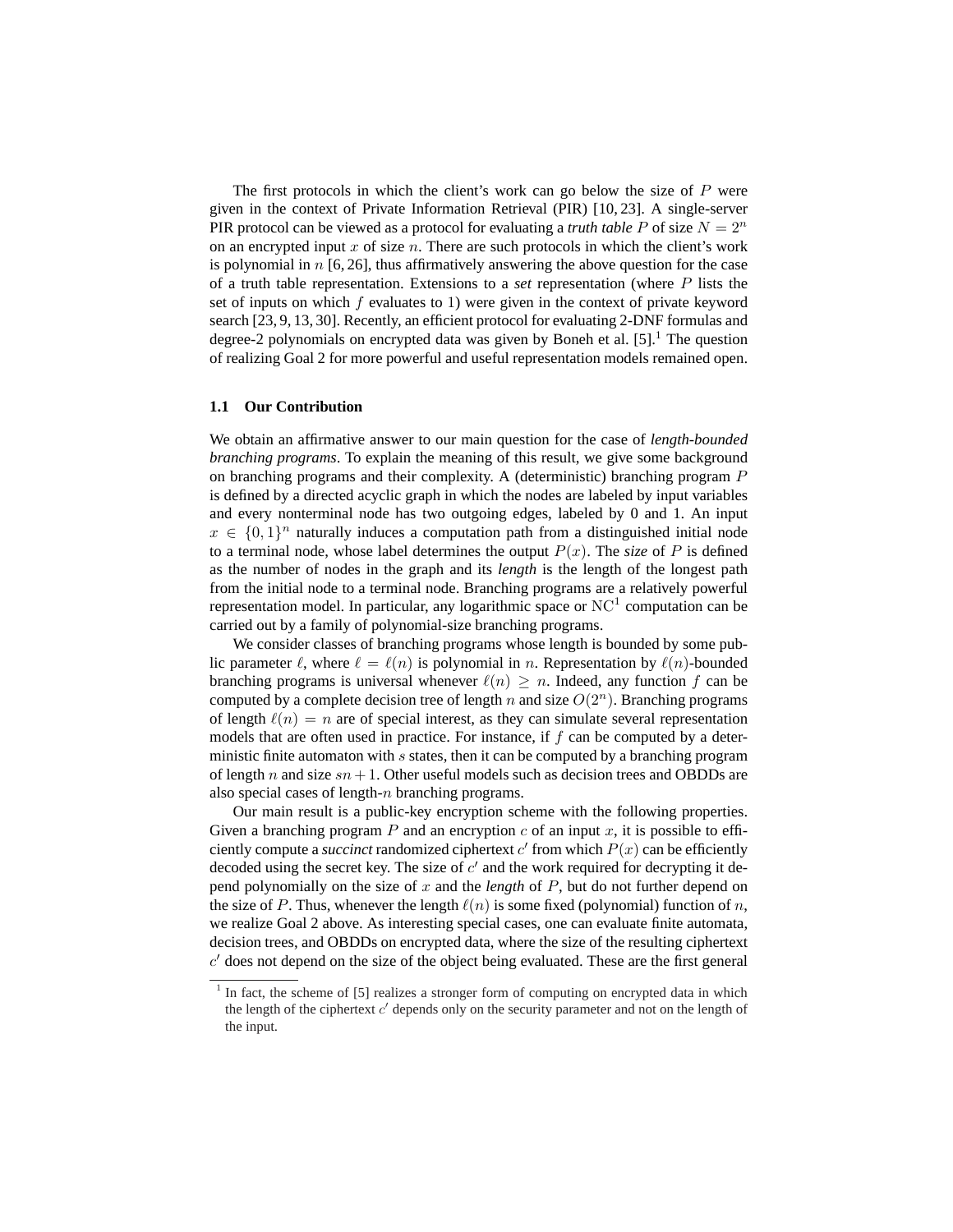representation models for which such a feasibility result is shown. We also strengthen the above protocol to realize Goal 1 in a very strong sense, guaranteeing that  $c'$  does not contain additional information about P (other than  $P(x)$  for some x) even if the public key and the ciphertext  $c$  are maliciously formed.

Size hiding. Our protocols have the following *size hiding* feature: the ciphertext c' does not reveal any information whatsoever about the *size* of P, no matter how large P is.<sup>2</sup> This should be contrasted with previous methods of computing on encrypted data, in which the communication complexity and the client's work directly reflect (an upper bound on) the size of P. Thus, we achieve a stronger version of Goal 1 than in all previous solutions. A similar notion of size hiding was previously considered by Micali et al. in the context of *zero-knowledge sets* [27].

**Applications to secure two-party computation.** Our technique for computing on encrypted data immediately gives rise to a one-round (two-message) secure protocol for evaluating a length-bounded branching program  $P$  held by a server on an input  $x$  held by a client. (This also implies a protocol for the setting in which  $P$  is public but its inputs are partitioned between the two parties.) In the case of malicious parties, the protocol satisfies the same relaxed security definition used in previous works on one-round secure computation [29, 1, 13, 20, 24]. A distinctive feature of our protocol is that the client's work is independent of the size of  $P$  and moreover the protocol hides the size of  $P$  from the client.<sup>3</sup> The latter size hiding feature demonstrates that while hiding the sizes of *both* inputs is impossible for interesting functions, there are useful special cases where one can hide the size of *one* of the inputs while maintaining security.

As a concrete application, one can obtain a secure one-round protocol for *keyword search* which totally hides from the client the size of the data set held by the server. That is, a client holding a secret keyword x can query a database  $D$  held by a server without revealing  $x$  and while assuring the server that it cannot learn anything about  $D$ (including its size) other than whether  $x \in D$ . Previous solutions to the secure keyword search problem [9, 13, 30] fall short of achieving the size hiding goal. A size hiding protocol as above is obtained by representing D as a *trie* data structure, which can be viewed as an instance of a length-n branching program.

We finally note that the one-round protocol obtained using our technique yields a simpler alternative to similar protocols from the literature that provide *unconditional* security to the server [35, 4, 18, 22]. Its complexity improves over previous protocols even in the case of branching programs of unbounded length. For evaluating a branching program of size  $s$  over  $n$  inputs, the communication complexity of our protocol is  $O(kns)$  (where k is a security parameter), improving over the  $O(ks^2)$  complexity of the best previous solutions in this setting [18].

<sup>2</sup> We note that perfect size hiding cannot be achieved in the physical reality, as the *time* it takes the server to respond reveals an upper bound on the size of P. However, increasing this upper bound on the size of P does not involve additional work. This should be contrasted with the partial size hiding that can be achieved using previous protocols by simply padding the inputs.

 $3\overline{)}$  A secure two-party protocol in which the client's work is almost independent of the size of  $P$ can be obtained using the technique of Naor and Nissim [28]. However, this protocol requires multiple rounds of interaction and does not achieve size hiding.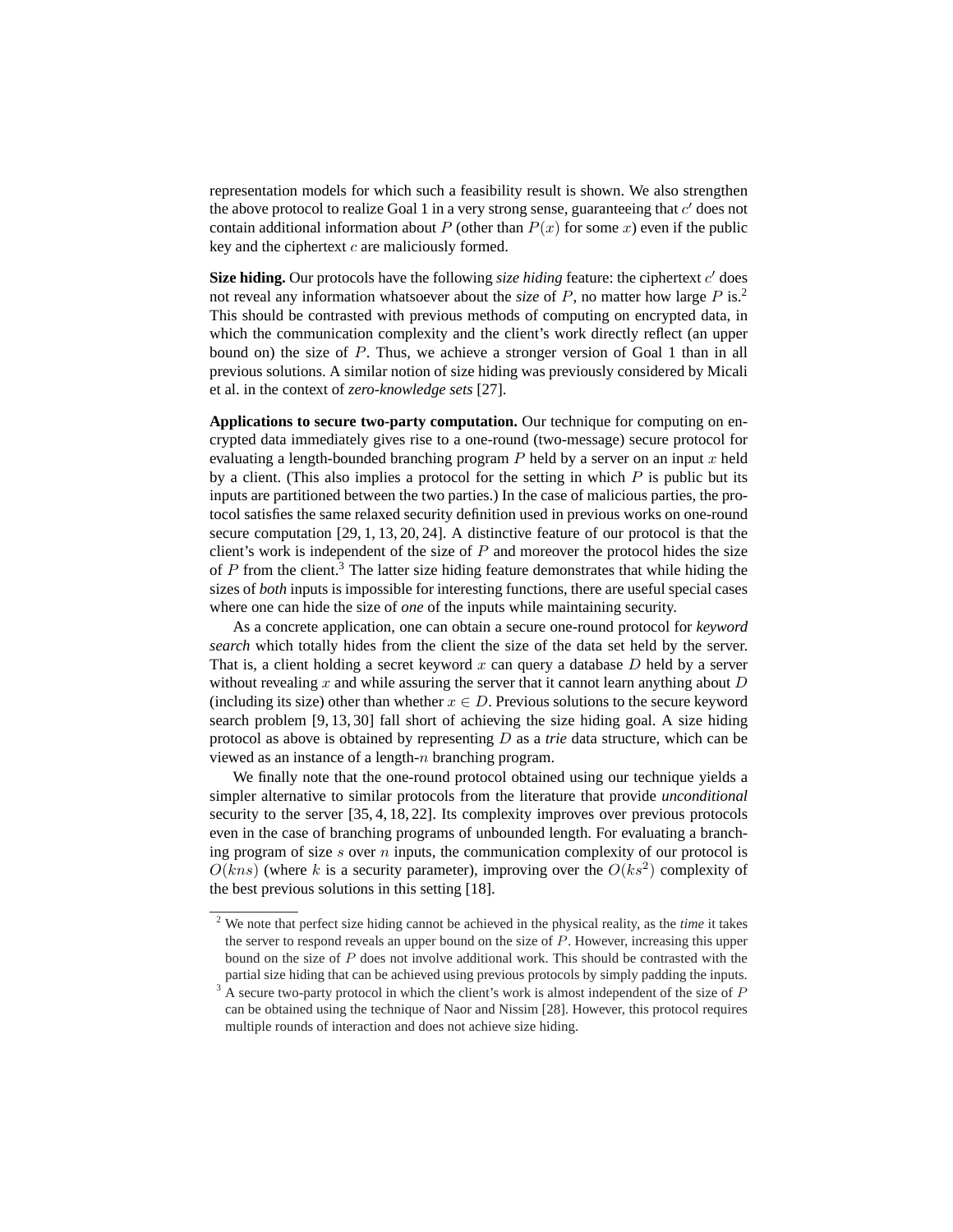**Techniques.** The basic version of our protocol uses a simple generalization of the technique of Kushilevitz and Ostrovsky [23] for constructing single-server PIR protocols. In fact, the protocol of  $[23]$  (as well as its variants from  $[34, 26]$ ) can be viewed as an instance of our protocol in which the branching program is a complete (but possibly non-binary) decision tree whose  $i$ -th level depends only on the  $i$ -th input variable.

Our protocol proceeds roughly as follows. The ciphertext  $c$  is obtained by separately encrypting each bit of  $x$  using a homomorphic public-key encryption scheme. (For efficiency reasons we rely on the Damgard-Jurik scheme  $[11]$ ; this scheme was previously used in the context of PIR by Lipmaa [26].) To evaluate P on x we proceed in a bottom up manner. Starting from the terminal nodes, in the  $i$ -th iteration we handle all nodes whose distance from the terminal nodes is  $i$ . For each such node, we compute a ciphertext containing an (iterated) encryption of its value. Using the homomorphic property, the encryption assigned to every node can be computed from the encryptions assigned to its children (which were computed in previous iterations) and the encryption of the input bit labeling this node. The ciphertext  $c'$  is the (iterated) encryption assigned to the initial node. The client can recover  $P(x)$  by applying iterated decryptions to  $c'$ .

The stronger variant of our protocol which remains secure in the case of malicious clients is more involved, and relies on variants of previous techniques of Aiello et al. [1], Naor and Pinkas [29], Laur and Lipmaa [24], and (especially) Kalai [20].

*Organization.* In Section 2 we define our general notion of representation models as well as the specific branching program model for which our results apply. In Section 3 we define the problem of computing on encrypted data as well as a variant of Oblivious Transfer on which our solution relies. Our main protocol is presented in Section 4. This protocol guarantees the privacy of the client as well as the privacy of the server against a semi-honest client. The case of malicious clients is discussed in Section 5. For lack of space, some details are deferred to the full version.

## **2 Preliminaries**

We denote by  $y \leftarrow A(x)$  the process of invoking the (possibly randomized) algorithm A on input x and assigning the result to y. We say that a function  $\epsilon(k)$  is negligible if for every constant  $c > 1$  we have  $\epsilon(k) < 1/k^c$  for all sufficiently large k. We use the following standard notion of statistical distance:

**Definition 1 (Statistical distance).** *Let* X, Y *be random variables over the finite set* U*. Denote the distance between* X *and* Y *by*

$$
\mathsf{SD}(X,Y) = \max_{U' \subseteq U} \left| \Pr_{x \leftarrow X} [x \in U'] - \Pr_{y \leftarrow Y} [y \in U'] \right|
$$

### **2.1 Representation Models**

Loosely speaking, a representation model is a way of interpreting strings as "programs" for evaluating (families of) functions over some finite domain. We are only interested in representation models which are *universal* in the sense that every function has a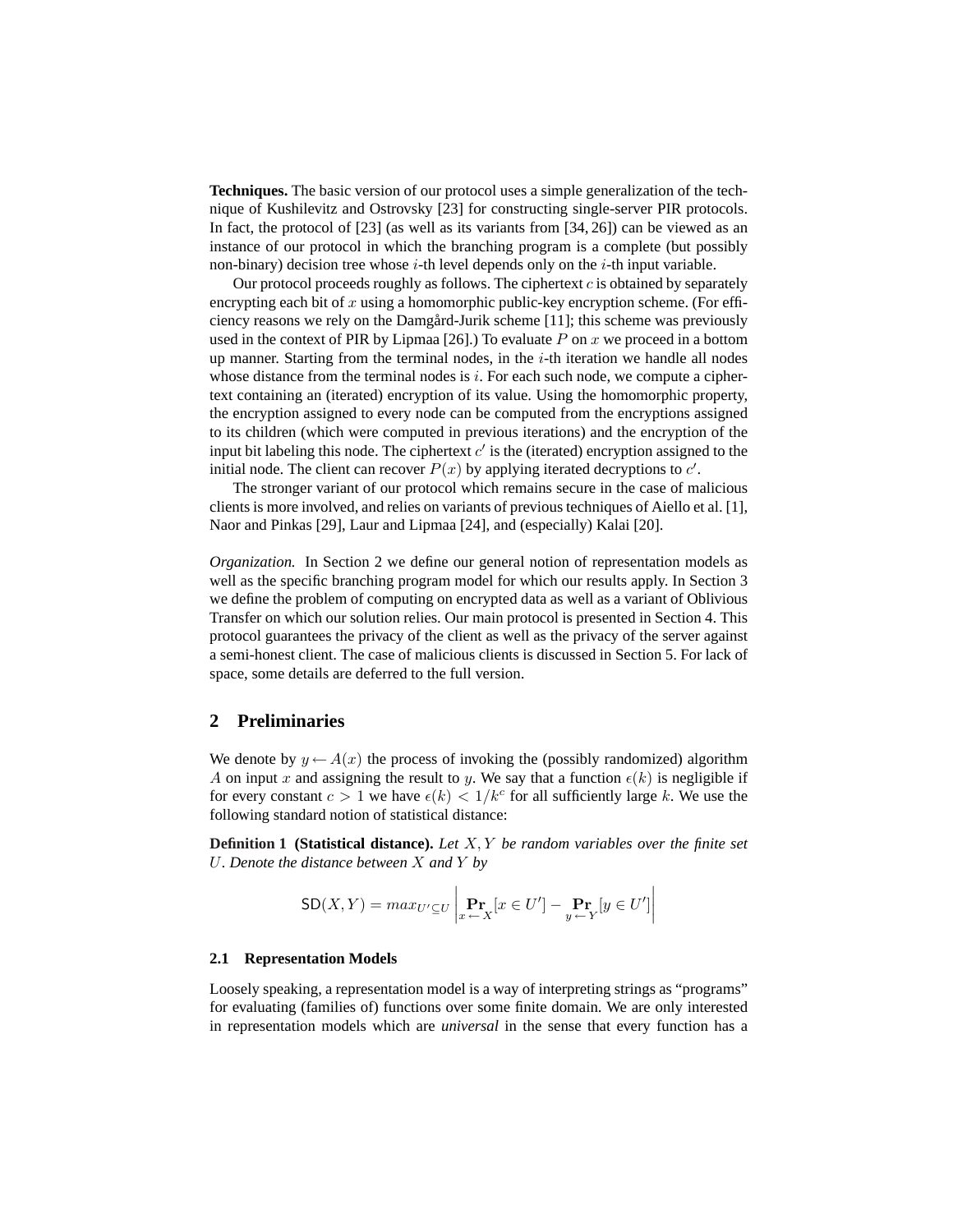program evaluating it in that model. For simplicity we restrict the attention to functions defined over a binary input alphabet. An extension to the general case is straightforward.

**Definition 2 (Representation model).** *A* representation model *is a polynomial-time computable function*  $U : \{0,1\}^* \times \{0,1\}^* \rightarrow \{0,1\}^*$ , where  $U(P, x)$  is referred to as *the value returned by a "program"* P *on the input* x*. When* U *is understood from the context, we use*  $P(x)$  *to denote*  $U(P, x)$ *. We say that a function*  $f : \{0,1\}^* \rightarrow \{0,1\}^*$ *can be implemented in a representation model* U *if there exists an infinite sequence*  $(P_0, P_1, \ldots)$ , referred to as an implementation of f in U, such that  $f(x) = U(P_{|x|}, x)$ *for every*  $x \in \{0,1\}^*$ .

We now define the branching programs model. This is the representation model for which our main result applies.

**Definition 3 (Branching program (BP)).** *A (deterministic) branching program over the variables*  $x = (x_1, \ldots, x_n)$  *with input domain* I *and output domain* O *is defined by a tuple*  $(G = (V, E), v_0, T, \psi_V, \psi_E)$  *where:* 

- **–** *G is a directed acyclic graph. Denote by* Γ(v) *the children set of a node* v*.*
- **–** v<sup>0</sup> *is an initial node of indegree 0. We assume without loss of generality that every*  $u \in V - \{v_0\}$  *is reachable from*  $v_0$ *.*
- **–** T ⊆ V *is a set of terminal nodes of outdegree 0.*
- $\psi$ <sub>V</sub> :  $V$  → [n] ∪ *O* is a node labeling function assigning an output value to each *terminal node in* T*, and a variable index from* [n] *to each nonterminal node in*  $V - T$ .
- $\psi_E$  :  $E \rightarrow 2^I$  is an edge labeling function, such that every edge is mapped to a *non-empty set, and for every node* v *the sets labeling the edges to nodes in* Γ(v) *form a partition of* I*.*

**BP evaluation.** The output  $P(x)$  of a branching program P on an input assignment  $x \in$  $I<sup>n</sup>$  is naturally defined by following the path induced by x from  $v<sub>0</sub>$  to a terminal node  $v_{\ell}$ , where the successor of node v is the unique node v' such that  $x_{\psi_V(v)} \in \psi_E(v, v')$ . The output is the value  $\psi_V(v_\ell)$  labeling the terminal node reached by the path.

**BP complexity measures.** Let  $P = (G(V, E), v_0, T, \psi_V, \psi_E)$  be a BP. The *size* of P is |E|. (Note that in the case where |I| is constant we have  $|E| = O(|V|)$ .) The *height* of a node  $v \in V$ , denoted height $(v)$ , is the length (in edges) of the longest path from  $v$  to a node in T. The *length* of P is the height of  $v_0$ . We say that an implementation  $(P_0, P_1, \ldots)$  of a function f in the branching program model is length-bounded by  $\ell(\cdot)$ if the length of each  $P_n$  is at most  $\ell(n)$ .

*Remark 1.* In the following we will sometimes assume that branching programs have binary inputs and outputs, namely that  $I = O = \{0, 1\}$ . We stress, however, that the generalization to non-binary domains is useful for some of the applications we have in mind. For instance, non-binary input alphabets are useful for casting the PIR protocol from [23] as a special case of our main construction, and large output alphabets are useful for applications such as private retrieval by keywords [9, 13].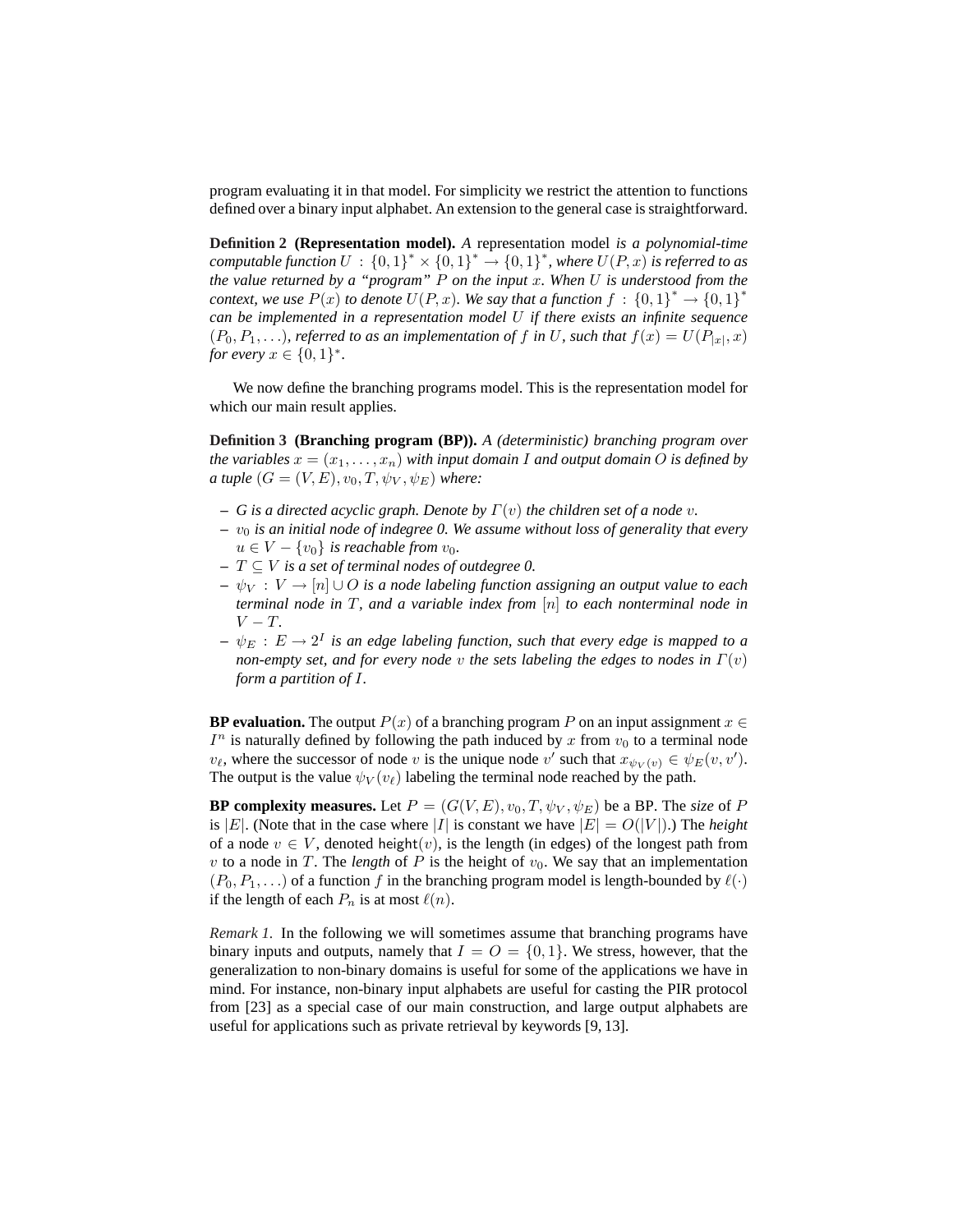Our protocols take the simplest form when the branching program being evaluated is *layered* in the following sense.

**Definition 4** (Layered BP). We say that  $P$  is a layered branching program of length  $\ell$ *if the node set V can be partitioned into*  $\ell + 1$  *disjoint levels*  $V = \bigcup_{i=0}^{\ell} V_i$ *, such that*  $V_0 = \{v_0\}$ ,  $V_\ell = T$ , and for every  $e = (u, v)$  we have  $u \in V_i$ ,  $v \in V_{i+1}$  for some *i*. We *refer to*  $V_i$  *as* the *i*-th level *of*  $P$ .

Every branching program of size  $s$  can be efficiently transformed into a layered branching program of size at most  $s^2$  and same length (cf. [32]). For convenience, we assume in our protocol that the server's BP is layered, which may square the server's work but has no effect on the communication complexity or the client's work. The quadratic overhead in the server's work can be avoided in most useful special cases (e.g., evaluating decision trees or finite automata) and can be avoided in the general case if only client privacy is required.

# **3 Cryptographic Primitives**

In this section we define both our goal of computing on encrypted data and the main cryptographic tool on which we rely.

#### **3.1 Computing on Encrypted Data**

We consider a scenario where a client, holding an input x, publishes a public key  $pk$  and an encryption  $c$  of  $x$  under  $pk$ . This encryption is used by a server to efficiently evaluate a program  $P$  (in some given representation model) on  $c$ , obtaining a ciphertext  $c'$ . The client then uses its secret key to recover  $P(x)$  from c'. This is formalized as follows.

**Definition 5** (Computing on encrypted data). Let  $U : \{0,1\}^* \times \{0,1\}^* \rightarrow \{0,1\}^*$ *be a representation model. A* protocol for evaluating programs from U on encrypted data *is defined by a tuple of algorithms* (Gen, Enc, Eval, Dec) *and proceeds as follows.*

- $-$  SETUP: *Given a security parameter k, the client computes*  $(pk, sk) \leftarrow$  Gen $(1^k)$  *and saves* sk *for a later use.*
- $-$  ENCRYPTION: *The client computes*  $c \leftarrow \text{Enc}(pk, x)$ *, where* x *is the input on which a program* P *should be evaluated.*
- **–** EVALUATION: *Given the public key* pk*, the ciphertext* c*, and a program* P*, the server computes an encrypted output*  $c' \leftarrow \text{Eval}(1^k, pk, c, P)$ *.*
- $\blacktriangleright$  DECRYPTION: *Given the encrypted output c'*, *the client outputs*  $y \leftarrow \mathsf{Dec}(sk, c')$ *.*

*We require that if both parties act according to the above protocol, then for every input* x, program P, and security parameter  $k \in \mathbb{N}$ , the output y of the final decryption phase *is equal to*  $U(P, x)$  *except, perhaps, with negligible probability in k.* 

An essential security requirement for computing on encrypted data is *client privacy*, requiring that the pair  $(pk, c)$  produced in the above process keep the client's input x semantically secure [17, 16].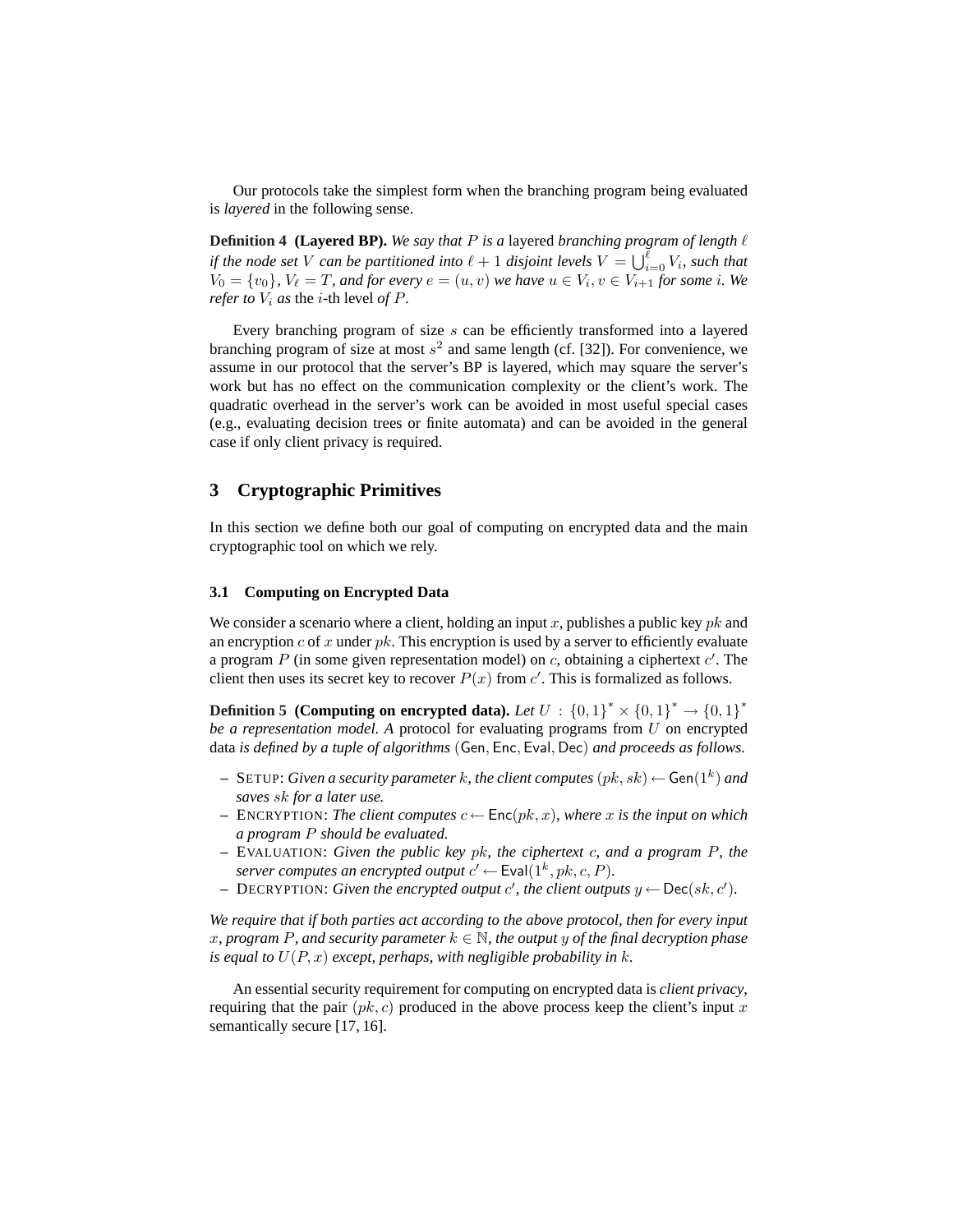**Definition 6** (Client privacy). Let  $\Pi = (Gen, Enc, eval, Dec)$  be a protocol for com*puting on encrypted data. We say that* Π *satisfies the* client privacy *requirement if the advantage of any PPT adversary* Adv *in the following game is negligible in the security parameter* k*:*

- $\blacktriangle$  Adv *is given* 1<sup>*k*</sup> *and generates a pair*  $x_0, x_1 \in \{0, 1\}^*$  *such that*  $|x_0| = |x_1|$ *.*
- $I \text{Let } b \stackrel{\mathsf{R}}{\leftarrow} \{0,1\}, \, (pk, sk) \leftarrow \textsf{Gen}(1^k), \, and \, c \leftarrow \textsf{Enc}(pk, x_b).$
- $-$  Adv *is given the challenge*  $(pk, c)$  *and outputs a guess b'.*

*The advantage of* Adv *is defined as*  $Pr[b = b'] - 1/2$ *.* 

Client privacy alone can be realized by simply letting Eval output P. However, it becomes nontrivial to satisfy when  $|P| \gg |x|$  and the communication complexity is required to be sublinear in  $|P|$ . The latter requirement is in the center of this work.

While client privacy suffices for some applications, we will also be interested in protecting the privacy of the server by hiding the program  $P$  to the extent possible. For simplicity we consider here the case of a semi-honest client, who generates a valid public key  $pk$  and ciphertext c. The case of malicious clients will be addressed in Section 5.

**Definition 7 (Server privacy: semi-honest model).** *Let*  $\Pi =$  **(Gen, Enc, Eval, Dec)** *be a protocol for evaluating programs from a representation model* U *on encrypted data. We say that* Π *has* statistical server privacy in the semi-honest model *if there exists a PPT algorithm* Sim *and a negligible function*  $\epsilon(\cdot)$  *such that the following holds. For every security parameter* k, input  $x \in \{0,1\}^*$ , pair  $(pk, c)$  *that can be generated by* Gen, Eval *on inputs*  $k, x$ , and program  $P \in \{0, 1\}^*$ , we have

$$
SD(Eval(1^k, pk, c, P), Sim(1^k, 1^{|x|}, pk, U(P, x), 1^{|P|})) \le \epsilon(k).
$$

*The case of* perfect server privacy *is defined similarly, except that*  $\epsilon(k) = 0$  *and* Sim *is allowed to run in expected polynomial time.*

*In the case of* computational server privacy*,* Sim *should satisfy the following requirement. For every polynomial-size circuit family* D *there is a negligible function*  $\epsilon(\cdot)$ *such that for any* k, x, pk, c, P *as above we have*

$$
\Pr[D(\mathsf{Eval}(1^k, pk, c, P)) = 1] - \Pr[D(\mathsf{Sim}(1^k, 1^{[x]}, pk, U(P, x), 1^{[P]})) = 1] \le \epsilon(k).
$$

Our main protocol will have perfect server privacy. In fact, it will additionally hide the size of the server's input P from the client. We refer to this property as *size hiding*. This implies, in particular, that the length of  $c'$  must be independent of the length of  $P$ .

**Definition 8 (Size hiding server privacy: semi-honest model).** *We say that* Π *has (perfect, statistical, or computational)* size hiding server privacy *in the semi-honest model if it satisfies the requirements of Definition 7 with the following difference:* Sim *does not get the length of* P *as an input.*

*Remark 2.* Protocols Π which satisfy our definitions of client privacy (Definition 6) and standard server privacy (Definition 7) can be easily derived from previous protocols for one-round secure computation. In particular, Yao's protocol [36] yields a protocol for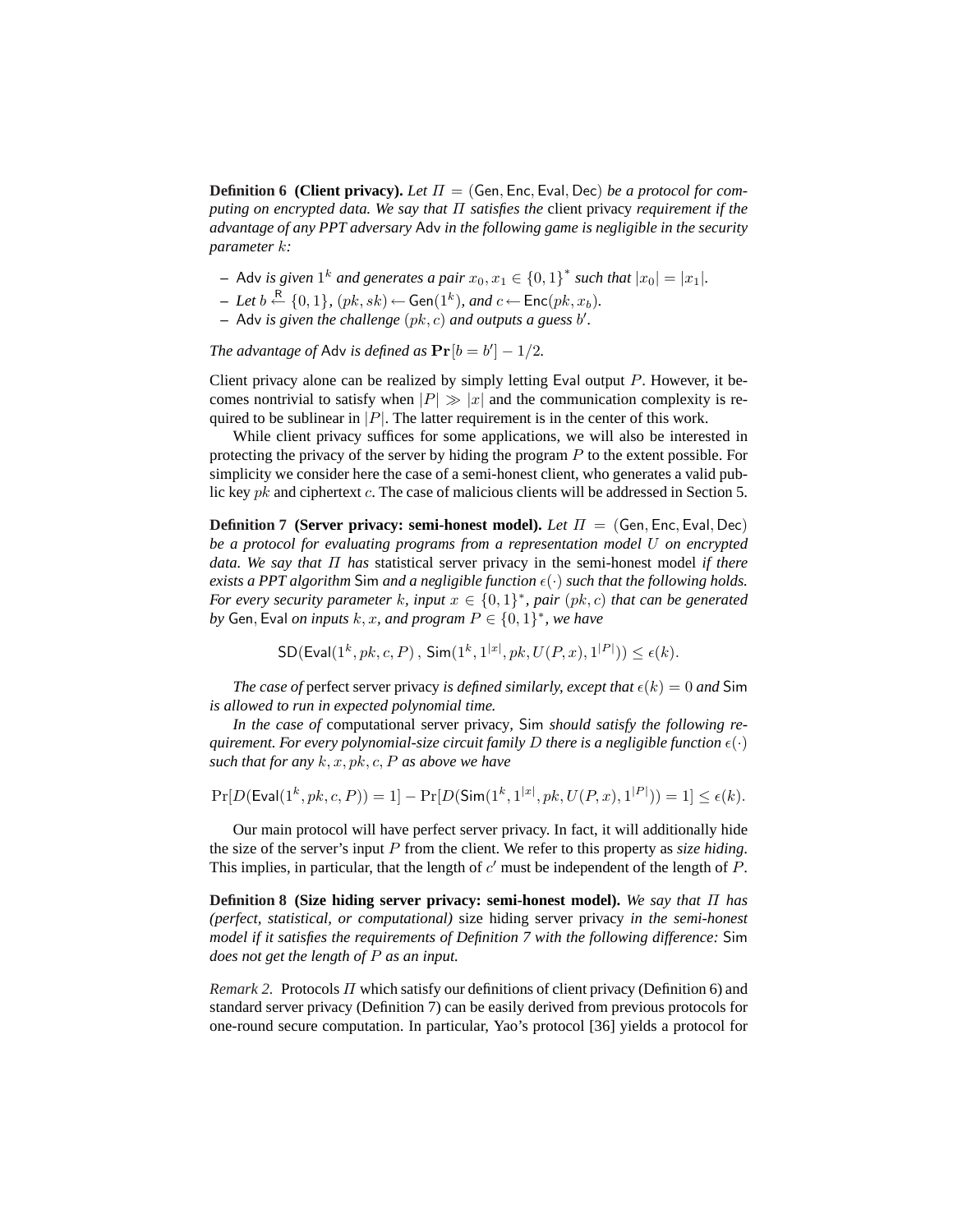evaluating circuits on encrypted data with computational server privacy, and protocols from [35, 21, 14, 18, 4, 22] yield protocols for evaluating formulas, branching programs, and even non-deterministic branching programs on encrypted data with perfect or statistical server privacy. However, in all these protocols the length of  $c'$  is generally bigger than the length of  $P$ . In particular, none of these protocols satisfies the additional size hiding property of Definition 8.

#### **3.2 Oblivious Transfer**

It will be convenient to present our main protocol in a modular way, using a variant of one-round Oblivious Transfer (OT) [33, 12] as a subprotocol. To this end it will be necessary to rely on a stronger server privacy property than the one implied by standard definitions of OT. As before, we focus here on the case of a semi-honest client and postpone the treatment of malicious clients to Section 5.

A standard one-round OT protocol involves a server, holding a list of  $t$  secrets  $(s_1, s_2, \ldots, s_t)$ , and a client, holding a selection index i. The client sends a query q to the server, who responds with an answer  $a$ . Using  $a$  and its random input, the client should be able to recover  $s_i$ . The standard security requirements include *client privacy*, requiring that q keep i hidden from the server, and *server privacy,* requiring that a keep all secrets other than  $s_i$  hidden from the client. Note that the latter server privacy requirement does not rule out the possibility that  $\alpha$  reveals information about the query q which is not implied by the output  $s_i$  alone. (In fact, a can include the entire query q without violating server privacy.) This might compromise the security of our main protocol, in which the client issues multiple OT queries and each query is used by the server to compute multiple answers. It will be crucial for the security of the protocol that the client be unable to correlate answers with queries, beyond correlations which follow from the outputs. Such correlations will reveal to the client information about the structure of the server's branching program.

Roughly speaking, our notion of strong OT strengthens the above server privacy requirement by requiring the distribution of the answer a conditioned on the output  $s_i$ to be independent of the query  $q$ . In other words, the distribution of the answer depends on the output alone. It turns out that a natural implementation of one-round OT based on homomorphic encryption [23, 34] satisfies the required properties (see Section 4.1). We now formally define strong OT.

**Definition 9 (Strong OT).** *A* strong OT *protocol is defined by a tuple of PPT algorithms*  $(G_{\text{OT}}, Q_{\text{OT}}, A_{\text{OT}}, D_{\text{OT}})$ *. The protocol involves two parties, a client and a server, where the server's input is a t-tuple of strings*  $(s_1, \ldots, s_t)$  *of length*  $\tau$  *each, and the client's input is an index*  $i \in [t]$ *. The parameters*  $t, \tau$  *are given as inputs to both parties. The protocol proceeds as follows:*

- $-$  The client generates  $(pk, sk) \leftarrow$   $\mathsf{G_{OT}}(1^k)$ , computes a query  $q \leftarrow \mathsf{Q_{OT}}(pk, 1^t, 1^{\tau}, i)$ , *and sends* (pk, q) *to the server.*
- *The server computes* $a \leftarrow A_{OT}(pk, q, s_1, \ldots, s_t)$ *and sends a to the client.*
- $\blacksquare$  *The client computes and outputs*  $D_{\text{OT}}(sk, a)$ *.*

We require that if both parties follow the protocol, the client always outputs  $s_i$ . We *denote the length of the query* q *by*  $\alpha(k, t, \tau)$  *and the length of the answer* a *by*  $\beta(k, t, \tau)$ *.*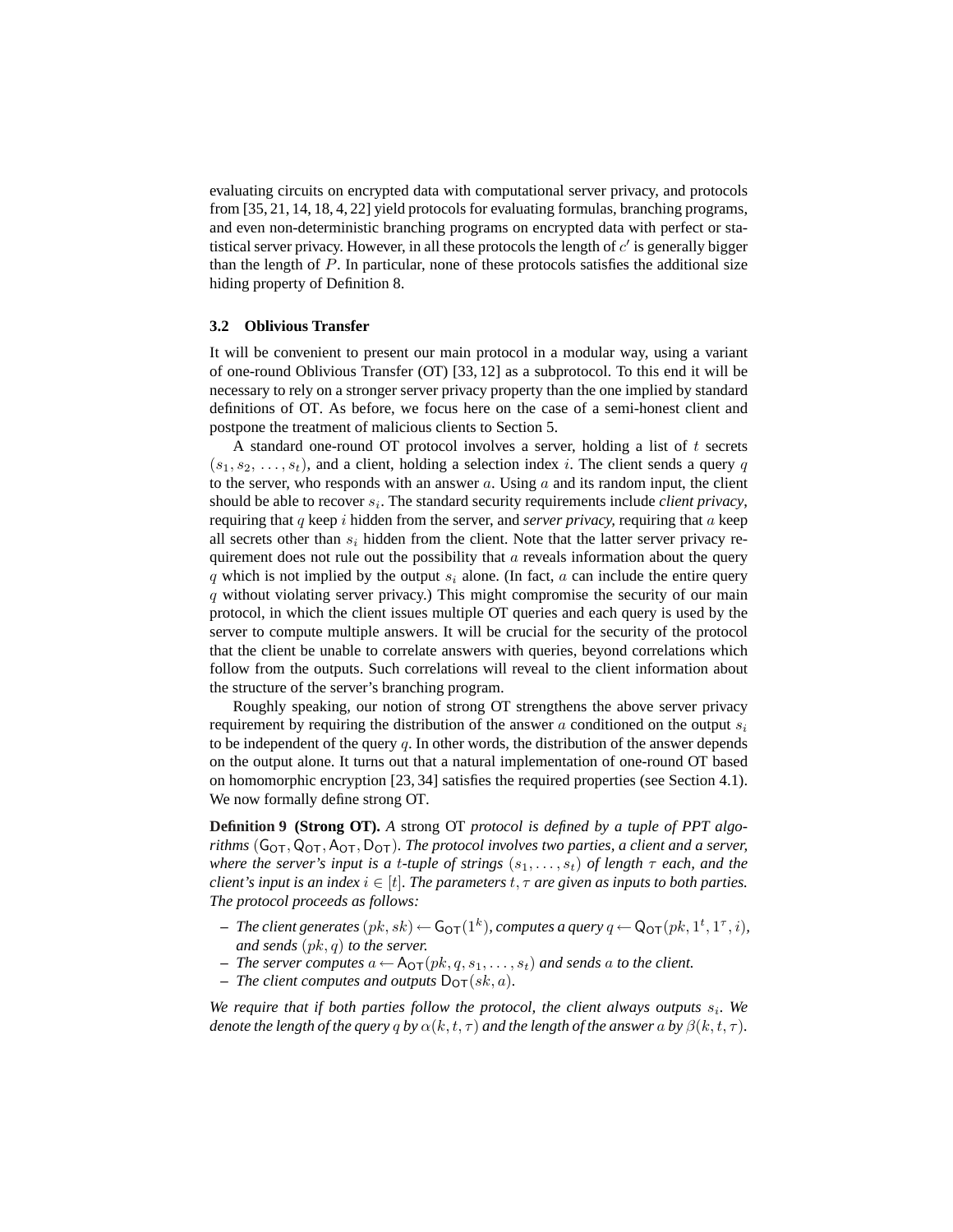Our main protocol will require  $\beta(k, t, \tau) = \tau + \text{poly}(k, t)$  to efficiently accommodate BPs of arbitrary length. (In fact, it suffices that the above holds for  $t = 2$ .) This will be our default efficiency requirement. However, this requirement can be relaxed if one settles for weaker forms of our main result that apply to shallow BPs, such as constantlength BPs over a polynomial-size input alphabet.

We now define the client privacy and (strong) server privacy requirements.

**Definition 10 (Strong OT: client privacy).** *We require that the client's query* q *keep* i *semantically secure. That is, the advantage of any PPT adversary* Adv *in the following game is negligible in the security parameter* k*:*

- $-$  Adv *is given*  $1^k$  *and generates*  $1^t, 1^\tau$  *and*  $i_0, i_1$  *such that*  $i_0, i_1 \in [t]$ *.*
- $\mathcal{L} = \text{Let } b \stackrel{\mathcal{R}}{\leftarrow} \{0,1\}, (pk, sk) \leftarrow \mathsf{G}_{\mathsf{OT}}(1^k)$ *, and*  $q \leftarrow \mathsf{Q}_{\mathsf{OT}}(pk, 1^t, 1^{\tau}, i_b)$ *.*
- $-$  Adv *is given the challenge*  $(pk, q)$  *and outputs a guess b' for b.*

*The advantage of* Adv *is defined as*  $Pr[b = b'] - 1/2$ *.* 

Our strong variant of perfect server privacy is defined similarly to Definition 7.

**Definition 11 (Strong OT: server privacy).** *There exists an expected polynomial time simulator*  $\mathsf{Sim}_{\mathsf{OT}}$  *such that the following holds. For every*  $k, t, \tau, i \in [t]$ *, pair*  $(pk, q)$  *that can be generated by*  $G_{\text{OT}}, Q_{\text{OT}}$  *on inputs*  $k, t, \tau, i$ *, and strings*  $s_0, \ldots, s_{t-1} \in \{0, 1\}^{\tau}$ *,* the distributions  $A_{\text{OT}}(pk, q, s_1, \ldots, s_t)$  and  $\text{Sim}_{\text{OT}}(pk, 1^t, s_i)$  are identical.

In the following it will sometimes be convenient to index the server's inputs  $s_i$  by  $0, 1, \ldots, (t-1)$  instead of  $1, 2, \ldots, t$ .

## **4 Main Protocol**

In this section we will describe our main protocol for evaluating branching programs on encrypted data. The protocol will provide client privacy, along with size hiding server privacy in the semi-honest model. Extensions that achieve server privacy in the malicious model will be presented in Section 5.

We fix a polynomially bounded length function  $\ell(\cdot)$ , and assume that if the client's input x is of length n, then the server's BP P is of length  $\ell(n)$ . (To conform to our general definition of representation models, one may define  $P(x) = 0$  for P and x that do not match.) We also view the input domain  $I$  and output domain  $O$  as being implicitly determined by n. However, in the following it will be convenient to view  $\ell$ ,  $|I|$ , and  $|O|$  as separate parameters which are given to both parties, and analyze the complexity of the protocol as a function of these parameters. We will also assume that P is layered (see Definition 4). As discussed in Section 2.1, every BP can be efficiently transformed into an equivalent layered BP without increasing its length.

Our protocol is based on a strong OT protocol as defined in Section 3.2 and proceeds roughly as follows. (For simplicity, assume that the input domain  $I$  of  $P$  is binary and that every nonterminal node in the graph has outdegree 2.) The client generates, for every input variable  $x_i$  and level j, an OT query  $q_i^j$  corresponding to a selection of the  $x_i$ -th string out of a pair of strings of an appropriate length. (This length will depend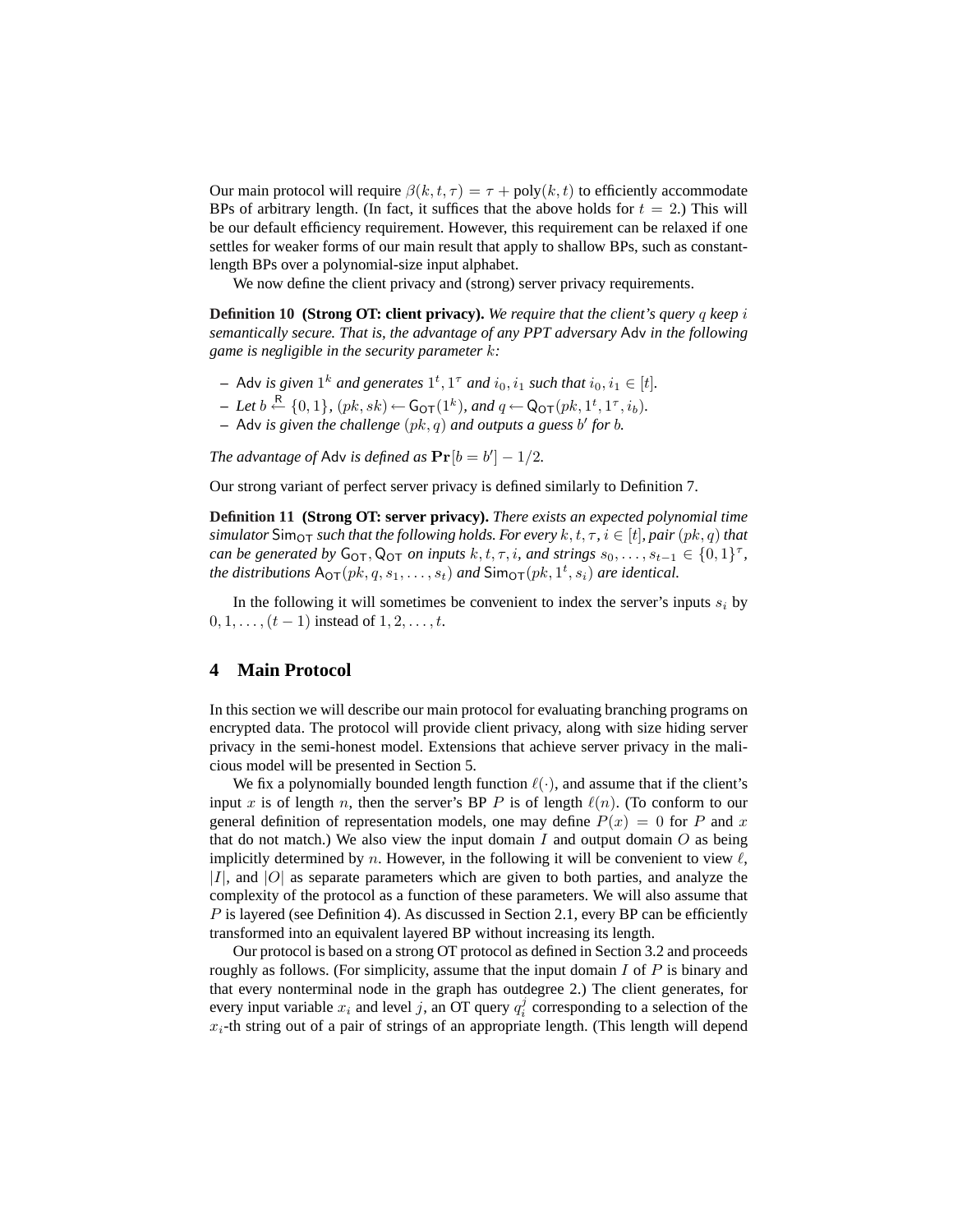on j and will be later understood from the context.) The  $\ell n$  queries  $q_i^j$  jointly form the encryption  $c$  of  $x$ .

To evaluate  $P$  on  $c$ , the server makes a bottom-up pass on  $P$ , starting with the terminal nodes T and ending with the initial node  $v_0$ . This pass labels each node v in the graph by an OT answer which encrypts the output value to which  $x$  leads from this node. The pass consists of  $\ell + 1$  iterations, where in iteration  $j$  ( $0 \le j \le \ell$ ) all nodes of height j are handled. In iteration 0 every terminal node v is labeled by the corresponding output value  $\psi_V(v)$ . At the onset of the j-th iteration,  $j \ge 1$ , all nodes of height  $j - 1$ have already been labeled. For each node v of height j, we want the labeling of v to encrypt the label of the child of  $v$  to which  $x$  leads. Such a label is computed by using the OT answering algorithm as follows. Suppose that the children of v are  $v_0$  and  $v_1$ , where P branches from v to  $v_b$  if  $x_i = b$ . The label of v then computed by applying the OT answering algorithm to the query  $q_i^j$  on the pair of strings (label(v<sub>0</sub>), label(v<sub>1</sub>)). Note that since  $P$  is layered, the two labels have the same length. Moreover, by the strong server privacy property of the OT protocol, the label of  $v$  can be viewed as an encryption of the label of the selected child  $v_{x_i}$ . In particular, this label does not contain any information about the identity of the variable  $x_i$  that was used to determine the selection. (If a standard one-round OT is used, this is not necessarily be the case.)

Finally, at the end of iteration  $\ell$ , the initial node  $v_0$  is labeled by an OT answer which can be viewed as an (iterated) encryption of the output value  $P(x)$ . The client decrypts  $P(x)$  by applying the OT decryption algorithm  $\ell$  times to the label of  $v_0$ .

The above protocol is formally described in Figure 1. Its correctness is implied by the following lemma, which can be easily proved by induction on the height  $h$ .

**Lemma 1.** For any node v, let  $P_v(x)$  denote the output of P on the input x if v is *used as the initial node. Then, for every*  $0 \leq h \leq \ell$  *and every node* v *of height* h *we have*  $D_{\text{OT}}^{(h)}(sk, \text{label}(v)) = P_v(x)$ , where  $D_{\text{OT}}^{(h)}(sk, \cdot)$  denotes the *h*-th iterate of  $D_{\text{OT}}(sk, \cdot)$ .

In particular,  $D_{\text{OT}}^{(\ell)}(sk, \text{label}(v_0)) = P(x)$ , from which correctness follows. We turn to analyze the protocol's efficiency.

*Efficiency.* Recall that we denote the length of an OT query by  $\alpha(k, t, \tau)$  and the length of an OT answer by  $\beta(k, t, \tau)$ . Let  $\beta_j$  be as defined in Step 2, namely the result of applying the j-th iterate of  $\beta(k, t, \cdot)$  on log |O|. The length of the encryption c computed by the client is then bounded by  $ln \cdot \alpha(k, t, \beta_{\ell})$  and the length of the ciphertext c' computed by the server is  $\beta_{\ell+1}$ . By default, we assume the strong OT implementation to be such that  $\beta(k, t, \tau) = \tau + \text{poly}(k, t)$ . (See Section 4.1 for a concrete implementation using the Damgård-Jurik cryptosystem.) In such a case, the overall communication is  $poly(k, n, \ell)$ , which is in particular independent of |P| as required. We will later present an optimized instantiation of the main protocol with a total communication of  $O(kn\ell)$ (for the case of binary inputs and outputs). Finally, the computation performed by each party is polynomial in the length of its input.

*Remark 3.* When  $\ell(n) \ll n$ , the requirement that  $\beta(k, t, \tau) = \tau + \text{poly}(k, t)$  can be relaxed. In particular, if  $\ell(n) = O(\log n)$  it suffices that  $\beta(k, t, \tau) = O(\tau) + \text{poly}(k, t)$ .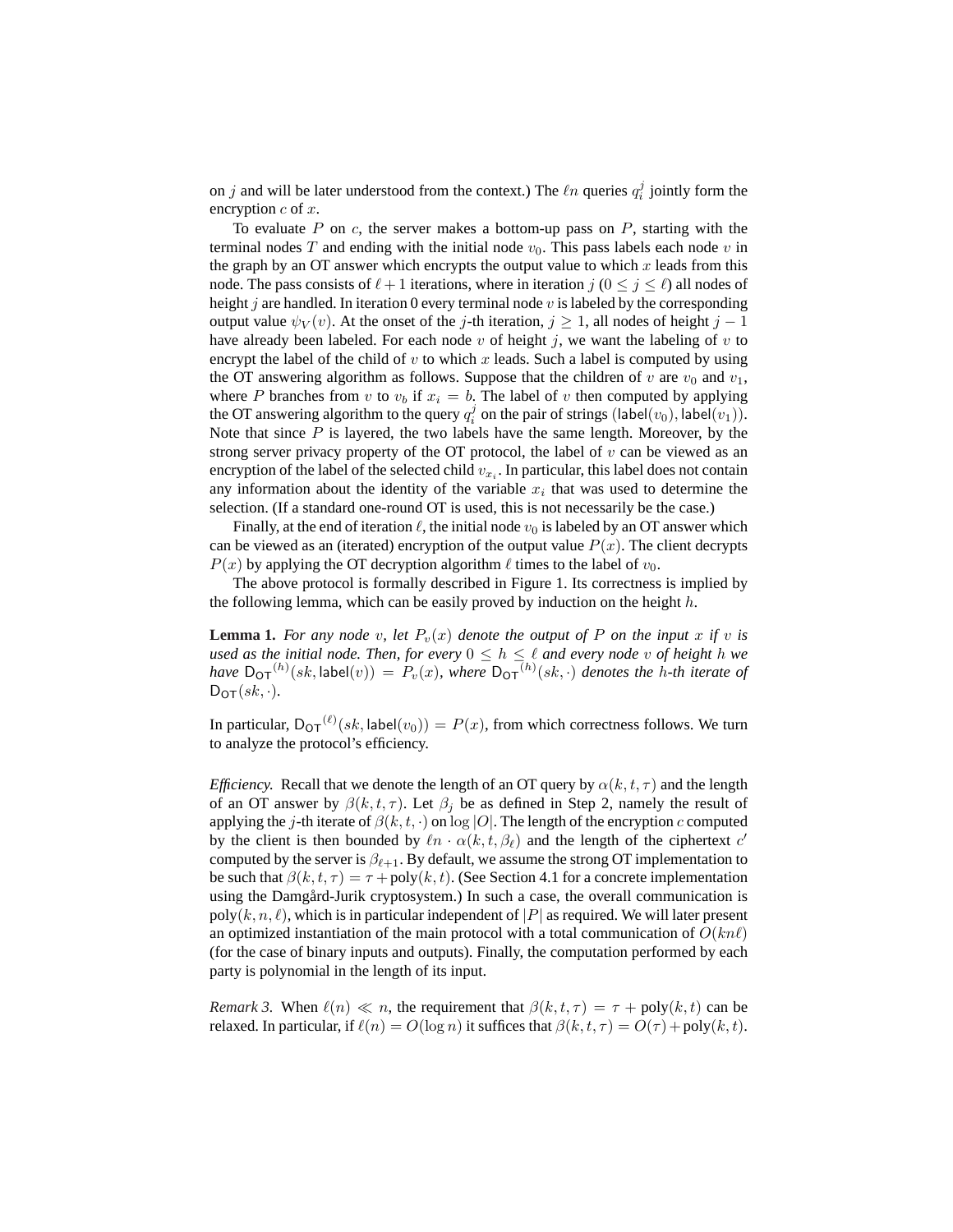# **Main Protocol** - Common inputs: security parameter  $1^k$ , a branching program length parameter  $1^\ell$ , input domain  $I = \{0, 1, ..., t - 1\}$ , output domain  $O = \{0, 1\}^{\gamma}$ . - Client input: an assignment  $x = (x_1, \ldots, x_n) \in I^n$ . **–** Server input: a layered BP  $P = (G(V, E), v_0, T, \psi_V, \psi_E)$  of length  $\ell$ . **–** Sub-protocol: a strong OT protocol (GOT, QOT, AOT, DOT) with answer length  $\beta(k, t, \tau)$ . 1. **Setup**  $Gen(1^k)$ :  $-$  Let  $(pk, sk) \leftarrow$  G<sub>OT</sub> $(1^k)$ . **–** Return (pk, sk). 2. **Encryption**  $Enc(pk, x)$ : **–** For  $1 \le i \le n$ , generate a vector  $q_i = (q_i^1, \ldots, q_i^\ell)$ , where  $q_i^j$  is obtained by:  $q_i^j \leftarrow \mathsf{Q}_\mathsf{OT}(pk, 1^t, 1^{\beta_j}, x_i),$ and where the lengths  $\beta_i$  are defined by  $\beta_1 = \log |O|$  and  $\beta_{i+1} = \beta(k, t, \beta_i)$ . **–** Return  $c = (q_1, ..., q_n)$ . 3. **Evaluation** Eval $(1^k, pk, c = (q_i^j), P)$ : **–** Initialization: for each  $v \in T$  set label $(v) \leftarrow \psi_V(v)$ . **–** While  $v_0$  isn't labeled: • Pick an unlabeled node  $v \in V - T$  such that all its children are labeled. • Let  $i \leftarrow \psi_V(v)$  and  $h \leftarrow \text{height}(v)$ . • Let label $(v) \leftarrow A_{\text{OT}}(pk, q_i^h, \text{label}(u_0), \dots, \text{label}(u_{t-1}))$ , where  $u_m$  is the (unique) node such that  $m \in \psi_E(v, u_m)$ . Note that the nodes  $u_m$  are not necessarily distinct.  $-$  Return  $c' =$  label $(v_0)$ . 4. **Decryption**  $Dec(sk, c')$ :  $-$  Let  $d_{\ell} \leftarrow c'$ . **–** For  $j = \ell$  down to 1, let  $d_{j-1}$  ← D<sub>OT</sub>(sk,  $d_j$ ).  $-$  Return  $d_0$ . **Fig. 1.** Evaluating a branching program on encrypted data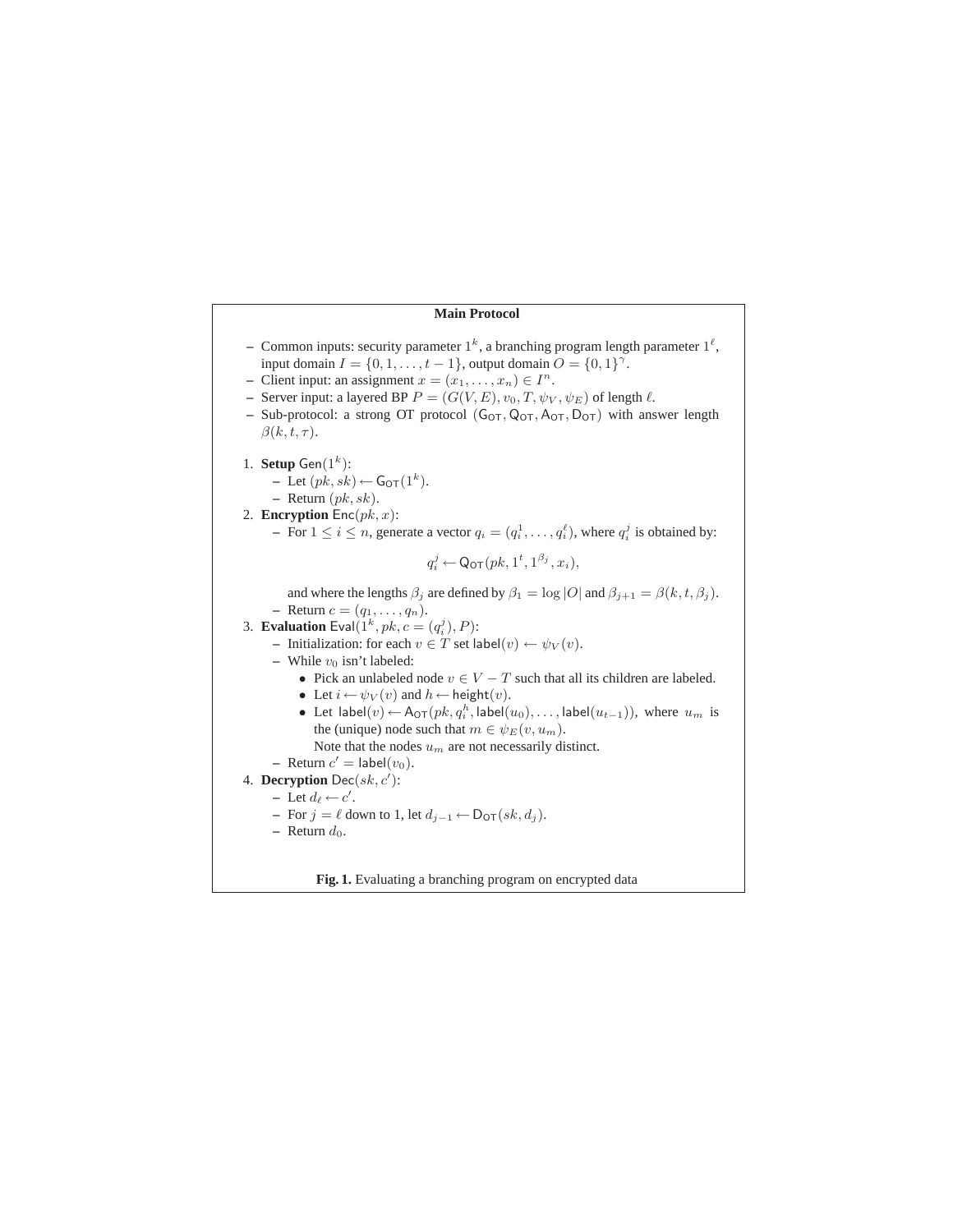A strong OT protocol with the latter efficiency requirement can be based on homomorphic cryptosystems which expand the ciphertext length by a constant factor, such as El-Gamal (see Section 4.1). If  $\ell(n) = O(1)$ , we can rely on an arbitrary strong OT, which in turn can be based on an arbitrary homomorphic encryption scheme (including, for instance, the Goldwasser-Micali cryptosystem [17]).

*Remark 4.* The PIR protocol of [23] can be viewed as an instance of our construction in which  $\ell$  is set to some constant d, the input domain I is of size  $t = N^{1/d}$  (where N is the database size), and the database is represented as a complete decision tree of depth d and degree  $N^{1/d}$ . Its variant suggested in [34] (resp., [26]) corresponds to a decision a and degree  $N \sim$  its variant suggested in [54] (resp., [20]) corresponds to a decision tree of depth  $\sqrt{\log N}$  and degree  $t = 2^{\sqrt{\log N}}$  (resp., depth  $\log N$  and degree  $t = 2$ ). These three depth parameters correspond to the different BP length regimes discussed in Remark 3.

We turn to prove the security properties of the main protocol. In the following we assume that the given strong OT subprotocol is secure and that its answer complexity is  $\beta(k, t, \tau) = \tau + \text{poly}(k, t)$ . In Section 4.1 we will show that this assumption is implied by the DCRA assumption.

**Theorem 1.** *The protocol described in Figure 1 provides client privacy according to Definition 6 as well as perfect size hiding server privacy in the semi-honest model according to Definition 8.*

**Proof sketch:** Client privacy readily follows from the client privacy requirement in the underlying OT protocol. The security of sending polynomially many strong OT queries under the same key follows from the security of encrypting multiple messages under the same key in public-key encryption schemes (see [16], Theorem 5.2.11).

To prove size hiding server privacy, we describe a perfect simulator Sim. The idea is to recreate the labels of the computation path from  $v_0$  to a terminal node labeled with  $P(x)$  without knowing the nodes traversed by the path. Sim will use the OT simulator Sim<sub>OT</sub> as a subroutine. On inputs  $(1^k, 1^{|x|}, pk, P(x))$  (and given  $|I| = t$  as an additional public input), Sim proceeds as follows:

- **−** Let  $\ell \leftarrow \ell(|x|), \lambda_0 \leftarrow P(x)$ .
- $-$  For  $j = 1$  to  $\ell$ , let  $\lambda_j \leftarrow \textsf{Sim}_{\textsf{OT}}(pk, 1^t, \lambda_{j-1}).$
- **–** Return  $\lambda_{\ell}$ .

Consider the computation path  $v_0, v_1, \ldots, v_\ell$  induced by x. It follows by induction on j that the distribution of  $\lambda_j$  produced by Sim is identical to the distribution of label( $v_{\ell-j}$ ) produced by Eval $(1^k, pk, c, P)$ , for every  $k, x, P$  and pair  $(pk, c)$  which can be generated by Gen, Enc on k, x. In particular, the simulator's output  $\lambda_\ell$  is distributed identically to  $c' = \text{label}(v_0)$ . Note that the strong OT requirement allows  $\text{Sim}_{\text{OT}}$  to produce the correct distributions independently of the OT queries included in  $c$ .

#### **4.1 Implementing Strong OT**

Our concrete implementation of strong OT is based on the Damgård-Jurik (DJ) homomorphic public-key cryptosystem [11], which generalizes Paillier's cryptosystem [31].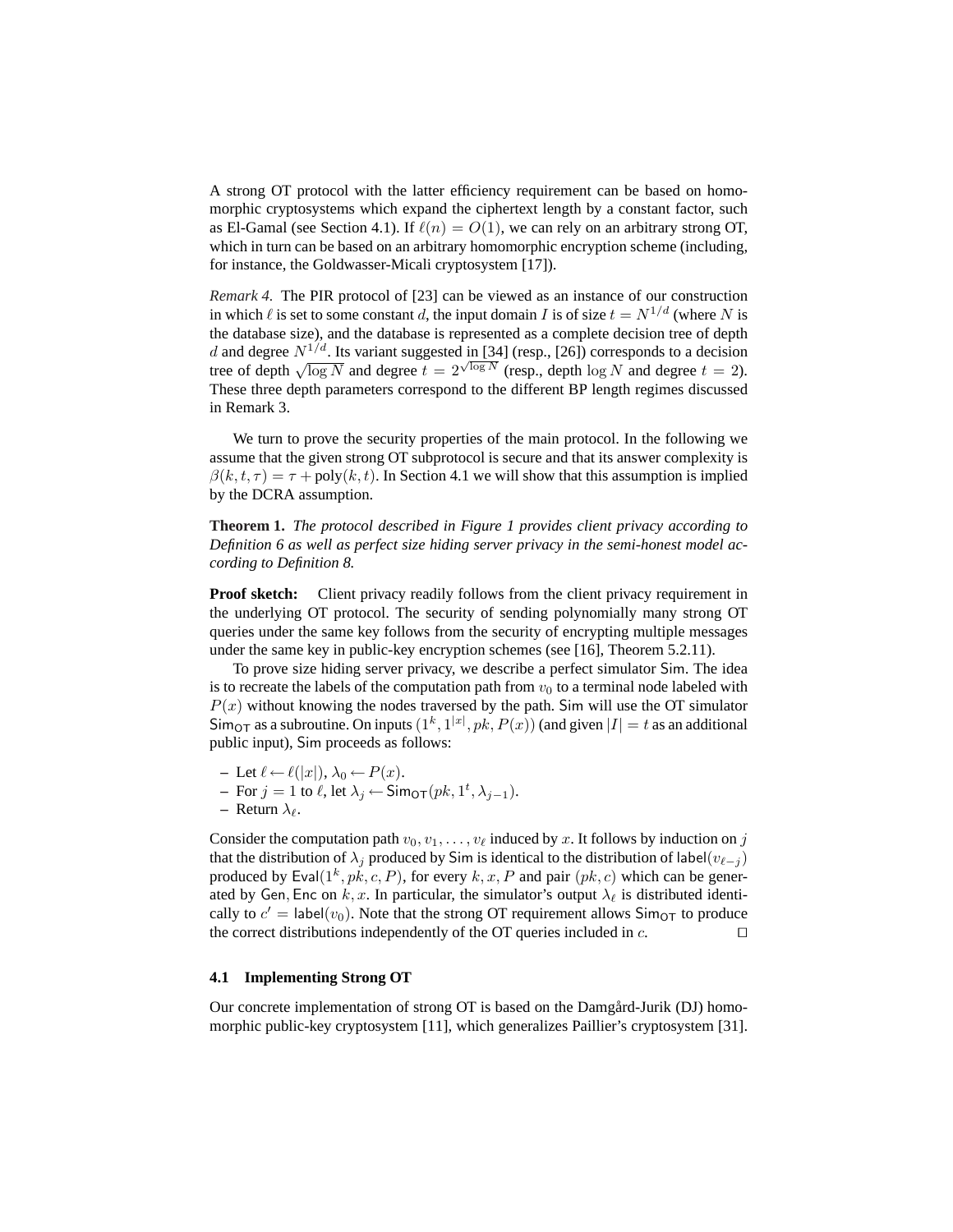It is suitable for our needs because it allows us to encrypt a group element of length  $\tau$ into a ciphertext of length  $\tau + O(k)$ , where k is a security parameter. This efficiency feature is unique among all known homomorphic encryption schemes and is needed for our main protocol to be efficient for arbitrary length bounds  $\ell(n)$ . The semantic security of the DJ cryptosystem follows from the Decisional Composite Residuosity Assumption (DCRA) [11].

We now describe the main properties of the DJ cryptosystem that are useful for our purposes (see [11] for further details).

- $-$  KEY GENERATION: Given a security parameter  $k$ ,  $Gen(1<sup>k</sup>)$  outputs a secret key  $(p_1, p_2)$ , where  $p_1, p_2$  are random k-bit primes (i.e.,  $2^{k-1} \ge p_1, p_2 < 2^k$ ), and a public key  $N = p_1p_2$ . The above choice of  $p_1, p_2$  guarantees that  $gcd(N, \phi(N))$  = 1. This property will be useful in what follows. We refer to  $N$  which can be generated by  $Gen(1^k)$  as a *valid DJ key*.
- **–** ENCRYPTION: The DJ cryptosystem is length-flexible in the sense that every fixed key  $N$  allows to encrypt plaintexts of an arbitrary (polynomial) length, where the encryption only *adds*  $O(k)$  bits to the length of the plaintext. Given a plaintext length parameter e, where  $1 \leq e < \min(p_1, p_2)$ , we define a plaintext group  $M_{N,e} = \mathbb{Z}_{N^e}$  and a ciphertext group  $C_{N,e} = \mathbb{Z}_{N^{e+1}}^*$ . The restriction on e is required for correct decryption, and since we will only use  $e \leq \text{poly}(k)$  it will always hold. Now fix some valid pair  $(N, e)$ . To abbreviate notation we denote the ciphertext group  $C_{N,e} = \mathbb{Z}_{N^{e+1}}^*$  by C. Let  $C_0 = C^{N^e} = \{c^{N^e} | c \in C\}$ . Clearly,  $C_0$ is a subgroup of C. Let  $g = N + 1 \in C$ . The output distribution of the encryption is specified via an injective homomorphism  $H : \mathcal{M}_{N,e} \to C/C_0$  defined by  $H(m) = g^m \cdot C_0$ , where  $g^m \cdot C_0$  denotes the coset represented by  $g^m$  in  $C/C_0$ . To encrypt  $m \in M_{N,e}$ , the encryption function  $E_{N,e}(m)$  returns a random element in the coset  $H(m)$ . This can be done by sampling  $r \stackrel{R}{\leftarrow} Z_N^*$  and outputting  $c = g^m \cdot r^{N^e}$  (where all multiplications are in C). In particular, an encryption of 0 is a random element of  $C_0$ . Note that the difference between the size of the ciphertext ( $\lceil \log N^{e+1} \rceil$ ) and the size of the plaintext ( $\lceil \log N^e \rceil$ ) is indeed only  $O(k)$ .
- DECRYPTION: Given  $c = g^m \cdot r^{N^e}$  and the factorization  $(p_1, p_2)$  of N, it is possible to efficiently decrypt m. We denote the decryption algorithm by  $D_{(p_1,p_2),e}(c)$ .
- **–** HOMOMORPHISM: Given two ciphertexts  $c \in E_{N,e}(m)$  and  $c' \in \overline{E_{N,e}}(m')$ , their product  $c \cdot c'$  (in the ciphertext group) is a valid encryption of the sum  $m+m'$  (in the plaintext group). It follows that  $c^{\rho}$  is an encryption of  $\rho \cdot m$ . Moreover, multiplying c by a random encryption of 0 *rerandomizes* c into a random encryption of m.

**Strong OT from the DJ cryptosystem.** The following strong OT protocol is similar to the PIR protocol of [23] and its generalizations from [34, 26]. The choice of DJ as the underlying cryptosystem is motivated by the goal of handling branching programs of an arbitrary length. If the length function  $\ell(n)$  is small, other homomorphic cryptosystems can be used (see Remark 3).

**Construction 2 (Strong OT)** Let  $(Gen, E_{N,e}, D_{(p_1,p_2),e})$  be the DJ cryptosystem. The OT protocol  $(G_{\text{OT}}, A_{\text{OT}}, Q_{\text{OT}}, D_{\text{OT}})$  proceeds as follows.

1.  $G_{\text{OT}}(1^k)$ :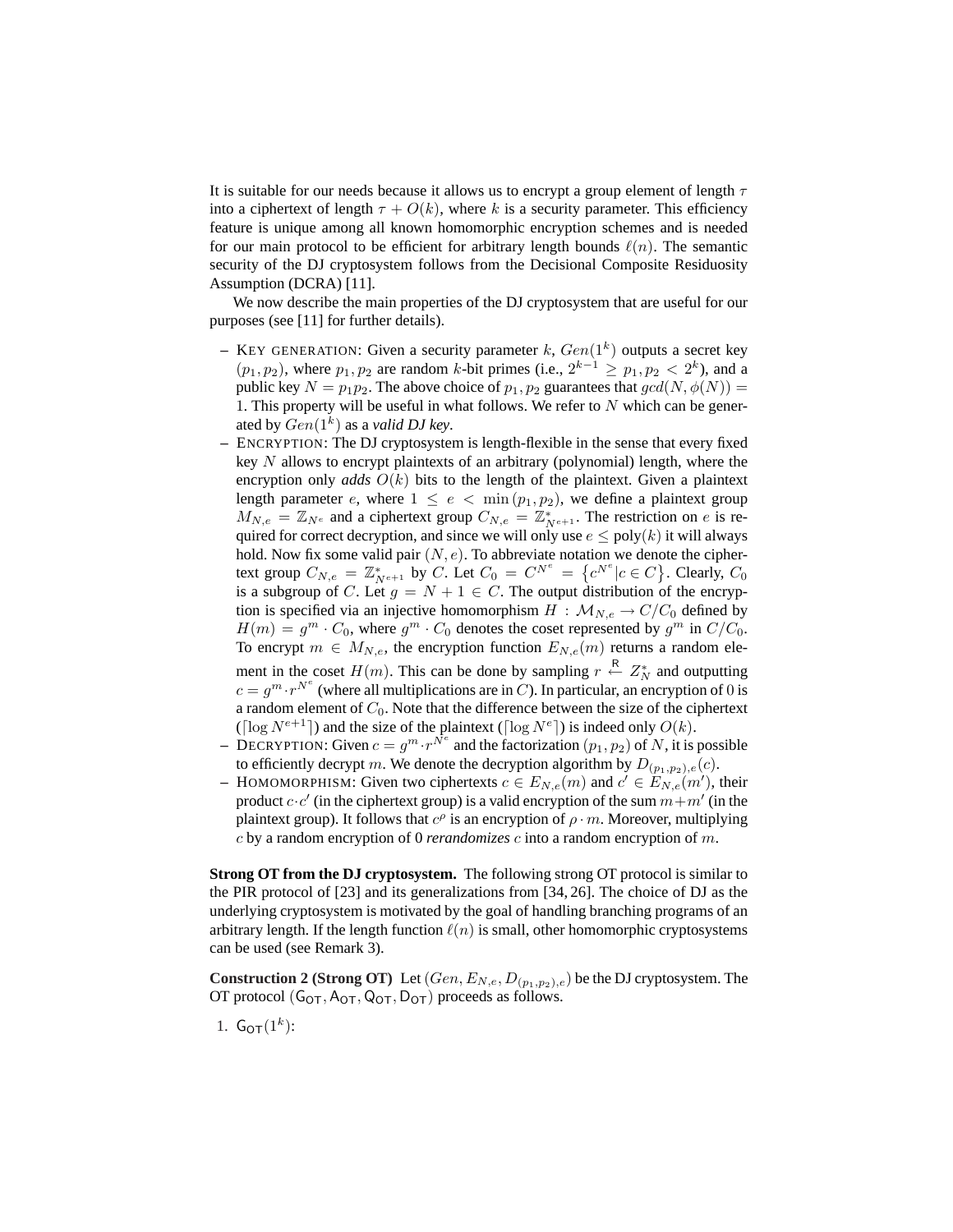$-$  Let  $(N, (p_1, p_2)) \leftarrow Gen(1^k)$ .

- $-$  Return  $(N,(p_1,p_2)).$
- 2. Q<sub>OT</sub> $(N, 1^k, 1^t, 1^{\tau}, i)$ :
	- Let e be the minimal integer such that  $N^e > 2^{\tau}$ . We naturally identify strings in  $\{0,1\}^{\tau}$  with integers in  $M_{N,e} = Z_{N,e}$ , and assume that elements in the groups  $M_{N,e}$  and  $C_{N,e}$  are padded so that their representation reveals e.
	- **−** Let  $q_i \leftarrow E_{N,e}(1)$  and  $q_j \leftarrow E_{N,e}(0)$  for all  $j \in [t] \setminus i$ .
	- $-$  Return  $q = (q_1, \ldots, q_{t-1}).$
- 3.  $A_{\text{OT}}(N, q, s_1, \ldots, s_t)$ : **–** Infer e from q.
	- − Inter e from q.<br>
	− Let  $q_t \leftarrow E_{N,e}(1) \cdot (\prod_{i=1}^{t-1} q_i^{s_i})^{-1}$  (where all operations are in  $C_{N,e}$ ).
	- **−** Let  $a \leftarrow \prod_{i=1}^{t} q_i^{s_i} \cdot E_{N,e}(0)$ .

**–** Return a.

- 4.  $D_{OT}((p_1, p_2), a)$ :
	- **–** Infer e from a.
	- **–** Return  $D_{(p_1,p_2),e}(a)$ .

*Analysis.* Correctness follows by observing that  $(q_1, \ldots, q_t)$  encrypt the *i*-th unit vector of length t and a encrypts the inner product of  $(s_1, \ldots, s_t)$  with this vector, which yields  $s_i$ . Client privacy follows from the semantic security of the DJ cryptosystem, which can be based on the DCRA assumption [11]. Server privacy follows from the fact that (due to rerandomization) the server's answer on any valid  $q$  is a *random* encryption of  $s_i$ , which can be easily generated by  $\text{Sim}_{\text{OT}}$ . The protocol's query length is  $\alpha(k, t, \tau) =$  $t \cdot (\tau + O(k))$  and its answer length is  $\beta(k, t, \tau) = \tau + O(k)$ .

#### **4.2 Optimizations**

*Optimizing the server's work.* Our main protocol requires the branching program P to be layered. Converting an arbitrary BP to an equivalent layered BP of the same length may generally result in a quadratic blowup to its size, which in turn results in a quadratic computational overhead on the server's part. (We note, however, that most "natural" BPs, including ones that arise from other computation models such as finite automata, are either already layered or can be turned into equivalent layered BPs with only a linear overhead.) The quadratic overhead can be easily avoided in general if only client privacy is required. The main protocol can be modified in this case to operate on a non-layered BP by padding the labels that serve as OT inputs to match the size of the longest label.

*Optimizing the encryption length.* In the main protocol, the length of the encryption *c* produced by Enc must be bigger than  $\sum_{j=1}^{\ell} \beta_j > \ell^2$ . It turns out that the quadratic dependence on  $\ell$  can be avoided by exploiting the specific structure of the DJ cryptosystem. The improvement is based on the following observation:

**Observation 3** For every valid DJ key pair  $(N, e)$ ,  $e' < e$ ,  $m \in M_{N,e}$  and  $c \in$  $E_{N,e}(m)$  *(i.e., c is some valid encryption of m) it holds that* 

$$
c \bmod N^{e'+1} \in E_{N,e'}(m \bmod N^{e'}).
$$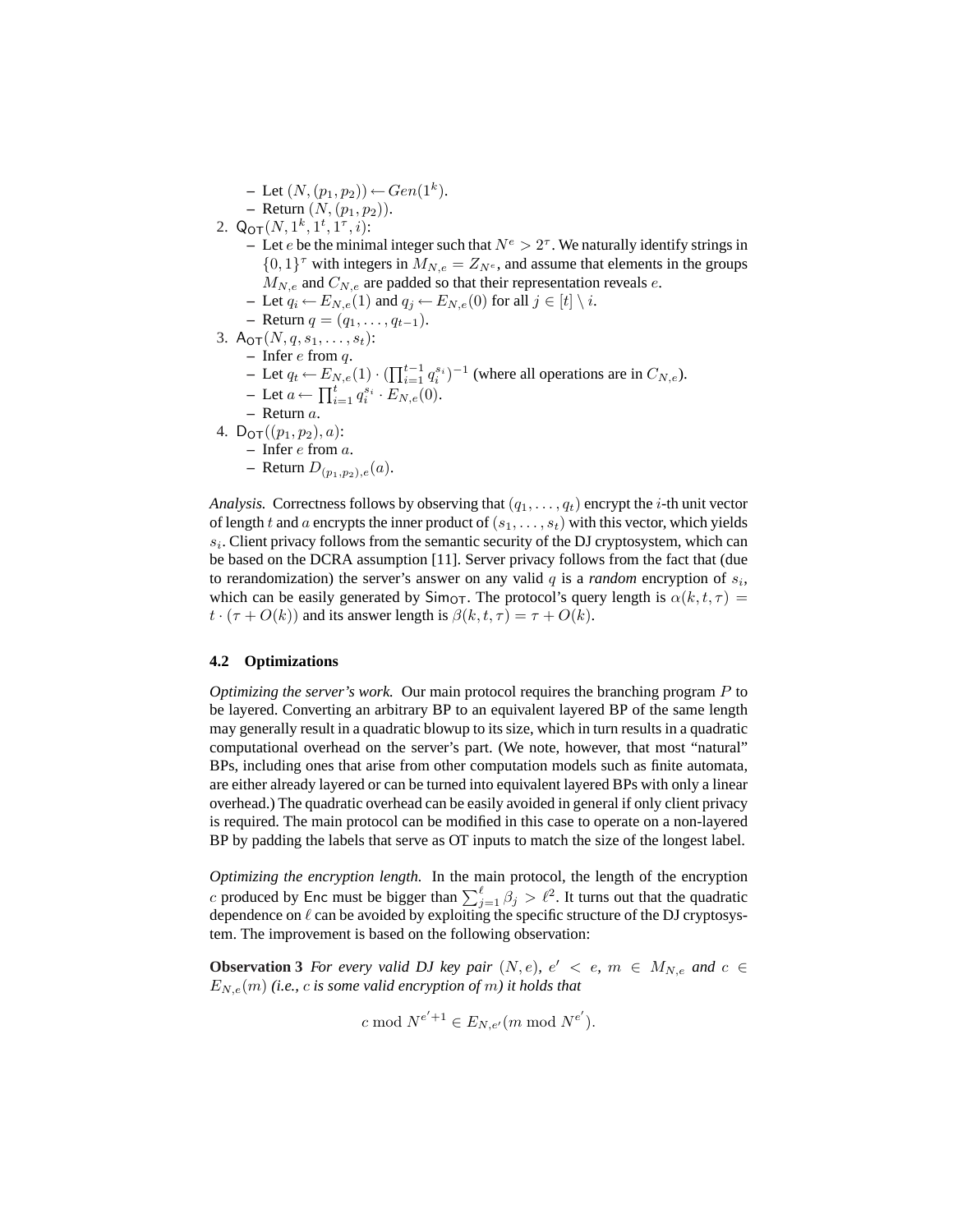It follows from Observation 3 that the ciphertext  $c$  may consist of  $n$  encryptions  $q_i$  in the largest group (rather than *n* encryptions  $q_i^j$  for every level *j* of the BP), since the server can convert encryptions from the largest group into encryptions from smaller groups. (Note that since we only encrypt 0's and 1's, the conversion does not modify the encrypted value.) The improved implementation achieves communication complexity of  $O(kn\ell)$  bits from the client to the server (instead of  $O(kn\ell^2)$  in the original implementation) and  $O(k\ell)$  bits from the server to the client (as in the original implementation). Clearly, the optimization doesn't compromise client or server privacy. Thus, we have:

**Theorem 4.** *Assuming DCRA [11], there is a protocol for evaluating a binary branching program of length*  $\ell$  *and of arbitrary size on an encrypted input of length* n, with *a total communication of*  $O(kn\ell)$  *bits (where* k *is a security parameter). The protocol provides client privacy as well as size hiding server privacy in the semi-honest model.*

# **5 Handling Malicious Clients**

In this section we sketch the required modifications for achieving security against malicious clients. For lack of space we only describe the high level ideas and refer the reader to the full version for further details. For simplicity, we restrict the attention throughout this section to the case of branching programs over binary inputs.

We start by observing that a malicious client can easily break the server privacy of the main protocol even if it honestly generates the public key  $pk$ .

*Example 1.* Consider a client who sends an encryption of 2 (instead of 0 or 1) as an OT query. In this OT invocation, the client can recover both  $s_0$  and  $s_1$ . This potentially reveals additional information about the structure of the branching program P. For instance, in the degenerate case where  $P$  consists of an initial node and two terminal nodes, the client will learn the values of both terminal nodes.

The above mild form of cheating is relatively easy to handle using previous techniques [15, 1, 24] and will be addressed in Section 5.1. A more challenging goal is to handle clients that are also free to choose invalid public keys  $pk$ . This scenario will be addressed in Section 5.2.

Before describing our solutions, we formalize our notions of server privacy in the malicious model. The following definitions modify Definition 8 in that they allow an unbounded simulator to extract an effective input  $x^*$  from a corrupted ciphertext  $c^*$ and a (possibly) corrupted public key  $pk^*$ . The use of unbounded simulation seems necessary in the "vanilla" one-round malicious model (i.e., without setup assumptions) and was previously made in similar contexts [29, 1, 13, 20, 24].

We start by defining the *trusted setup model*, where the client is forced to use a valid public key  $pk$  but can cheat by creating invalid ciphertexts  $c^*$ . This model is motivated by the fact that the same public key may be reused to encrypt many different inputs. Thus, one can afford an expensive certification procedure (e.g., using interactive zeroknowledge proofs or a trusted party) that is used once and for all.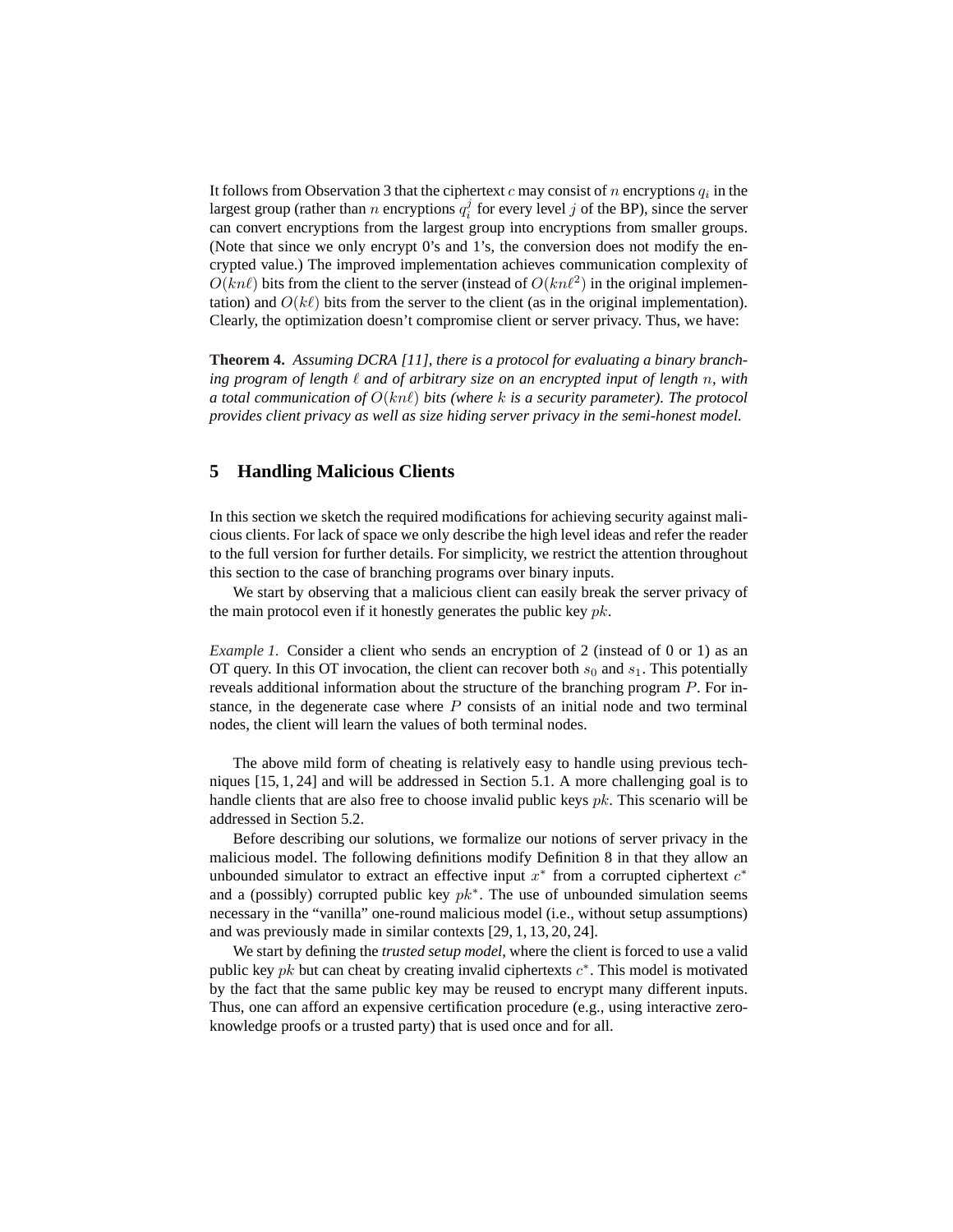**Definition 12 (Size hiding server privacy: trusted setup model).** Let  $\Pi = (\mathsf{Gen}, \mathsf{Enc}, \mathsf{Enc})$ Eval, Dec) *be a protocol for evaluating programs from a representation model* U *on encrypted data. We say that* Π *has* statistical server privacy in the trusted setup model *if there exists a computationally unbounded, randomized algorithm* Sim *and a negligible function*  $\epsilon(\cdot)$  *such that the following holds. For every security parameter* k, valid public  $\ell$  key pk that can be generated by  $\mathsf{Gen}(1^k)$ , and arbitrary ciphertext  $c^*$  there exists an "*effective*" *input*  $x^*$  *such that for every program*  $P \in \{0, 1\}^*$ *, we have* 

$$
SD(Eval(1k, pk, c, P), Sim(1k, pk, c*, U(P, x*))) \le \epsilon(k).
$$

*The case of* computational *server privacy is defined in an analogous way (see Definition 7), where statistical indistinguishability is replaced by computational one.*

We turn to the fully malicious model.

**Definition 13 (Size hiding server privacy: fully malicious model).** *We say that* Π *has (statistical or computational)* server privacy in the fully malicious model *if it satisfies Definition 12 with the following modification: instead of quantifying over all valid public keys* pk*, now the quantification is over arbitrary public keys* pk<sup>∗</sup> *.*

Protocols for computing on encrypted data in the above model give rise to oneround (two-message) protocols for secure two-party computation of  $U(\cdot, \cdot)$  under the relaxed security definitions of [29, 1, 13].

A natural approach for handling malicious clients would be to leave the main protocol as it is and only upgrade the original strong OT primitive into one that achieves security against malicious clients. Unfortunately, we cannot use this modular approach for several reasons. First, the basic variant of the protocol requires the client to use each input  $x_i$  in multiple OT invocations (corresponding to the different levels where  $x_i$  appears) and so the client could cheat by simply using inconsistent inputs in these OT invocations. More importantly, we do not know how to construct a strong OT protocol which simultaneously satisfies both our security and efficiency requirements in the malicious model. It is interesting to note that a one-round OT protocol of Kalai [20], which is based on Paillier's cryptosystem and can be generalized to work with the DJ cryptosystem, fails with respect to both security (in that it is not a *strong* OT) and efficiency (in that its answer significantly blows up the length of the selected string). Still, ideas from [20] will be instrumental in our solution for the fully malicious model.

## **5.1 Trusted Setup Model**

We now describe a solution in the trusted setup model. Our starting point is the optimized instantiation of the protocol for the semi-honest model (Section 4.2), where in the case of binary inputs ( $t = 2$ ) the client sends a single encryption for each input. Our goal is to prevent the type of attack described in Example 1, namely to ensure that each encryption sent by the client is indeed an encryption of 0 or 1. To this end one could employ general-purpose zero-knowledge proofs, forcing the client to prove that its queries are well formed. However, this approach requires multiple rounds of interaction which we would like to avoid, and also involves a considerable efficiency overhead.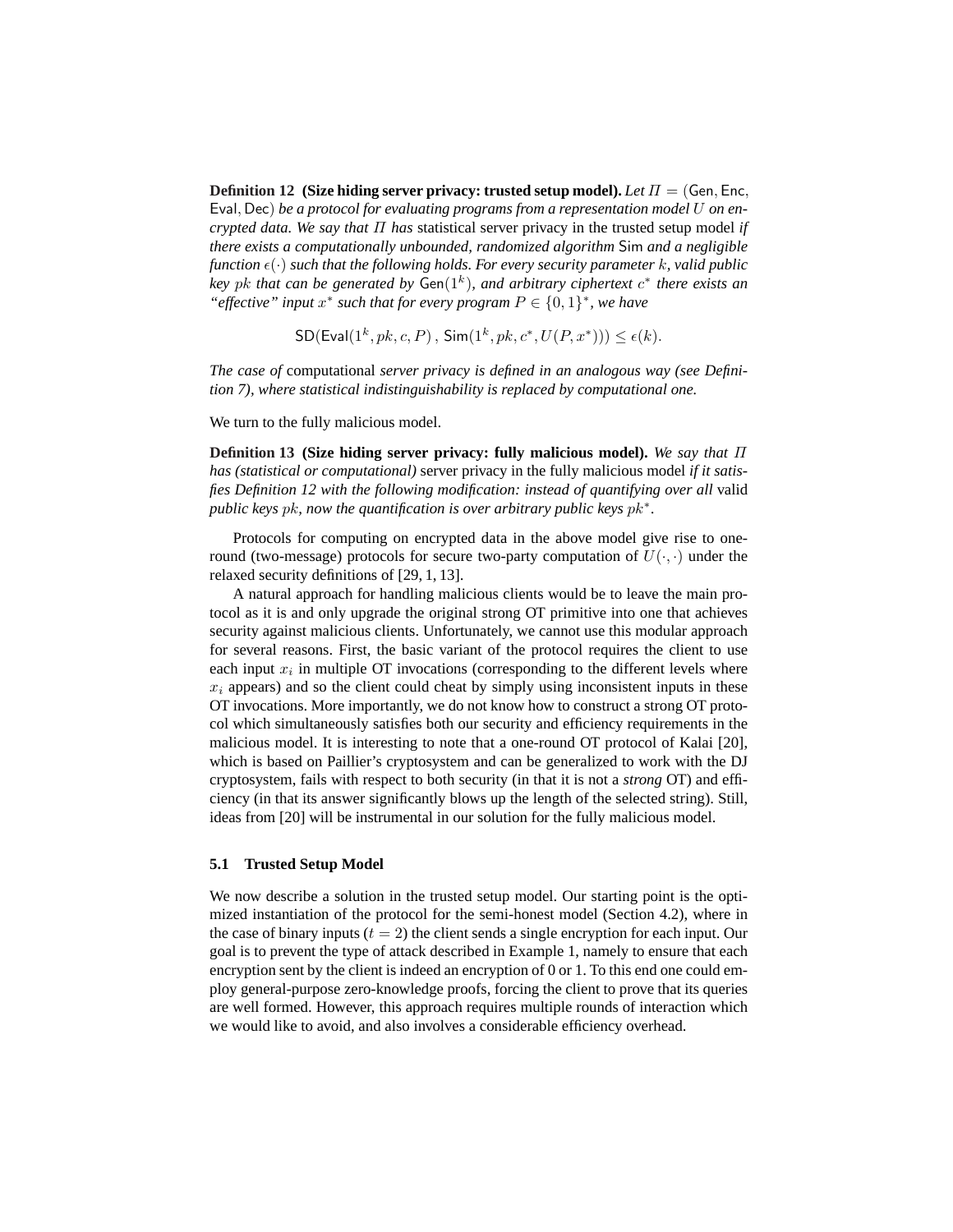Instead, we apply the conditional disclosure of secrets (CDS) methodology of [15, 1]. The idea is that instead of making the client prove that its queries are well formed, it suffices for the server to disclose its answer  $c'$  to the client only under the condition that the queries are well formed. Using the homomorphic property of the encryptions, the latter conditional disclosure can be done without the server even knowing whether the condition is satisfied.

The original CDS solutions from [1] relies on homomorphic encryption over groups of a prime order. An efficient extension to groups of a composite order was suggested in [24], assuming that the order of the group is sufficiently "rough". We employ a similar extension which avoids the roughness assumption and is geared towards the solution in the fully malicious model.

We start by describing the approach of [1]. The simplest setting involves a server holding a (valid) public key pk of a homomorphic cryptosystem, a ciphertext  $c \in$  $E_{pk}(m)$  (presumably generated by a client), and a secret s. The client holds the secret key sk corresponding to  $pk$ . The goal is for the server to send a single (randomized) ciphertext  $\tilde{c}$  such that: (1) if  $m = 0$  then s can be recovered from  $\tilde{c}$  using the secret key; and (2) if  $m \neq 0$  then  $\tilde{c}$  reveals (almost) no information about s. The above is referred to as a CDS of the secret s under the condition  $m = 0$ . A solution to this simple CDS problem can be easily extended to CDS under more general conditions, involving multiple inputs  $m_i$  and general predicates over atomic conditions of the form  $m_i = b_i$ . In particular, 2n invocations of the above primitive are sufficient to disclose a secret under the suitable condition here, namely that *n* ciphertexts  $c_i$  *all* encrypt  $0/1$  values.

The solution of [1] is to let  $\tilde{c}$  be a random encryption of  $s+\rho m$ , where  $\rho$  is a random integer between 1 and the order of the plaintext group. Note that  $\tilde{c}$  can be efficiently computed using the homomorphic properties of the encryption. Requirement (1) holds because if  $m = 0$  then  $\tilde{c}$  encrypts  $s + \rho \cdot 0 = s$ . Requirement (2) holds in the case where the plaintext group is of a prime order; indeed, in that case if  $m \neq 0$  then  $\rho m$  is uniformly distributed over the plaintext group and therefore can be used to hide s.

The next observation is that in the case that the plaintext group has a composite order, not all is lost. In this case, if  $m \neq 0$  then  $\rho m$  is uniformly distributed over a nontrivial subgroup of the plaintext group. If s is chosen uniformly at random from the plaintext group, then s will still have at least one bit of remaining entropy even when conditioned on  $\tilde{c}$ . This residual randomness can be extracted using standard privacy amplification techniques. Specifically, to disclose an l-bit secret we first repeat the above  $l + k$  times with independent secrets  $s_i$ , increasing the conditional entropy to  $l + k$ , and then apply an arbitrary strong randomness extractor (e.g., a pairwise independent hash function) to extract  $l$  (almost) perfectly secret bits from the partially leaked secrets.

The above approach (or the similar approach from [24]) solves our problem in the trusted setup model. In this case, every possible string  $c^*$  can be interpreted as a valid ciphertext encrypting some message m in the plaintext group  $Z_{N^e}$ . Thus, we can use the above to disclose the server's answer under the condition that the  $n$  encryptions produced by the client are well formed. This yields a protocol for the trusted setup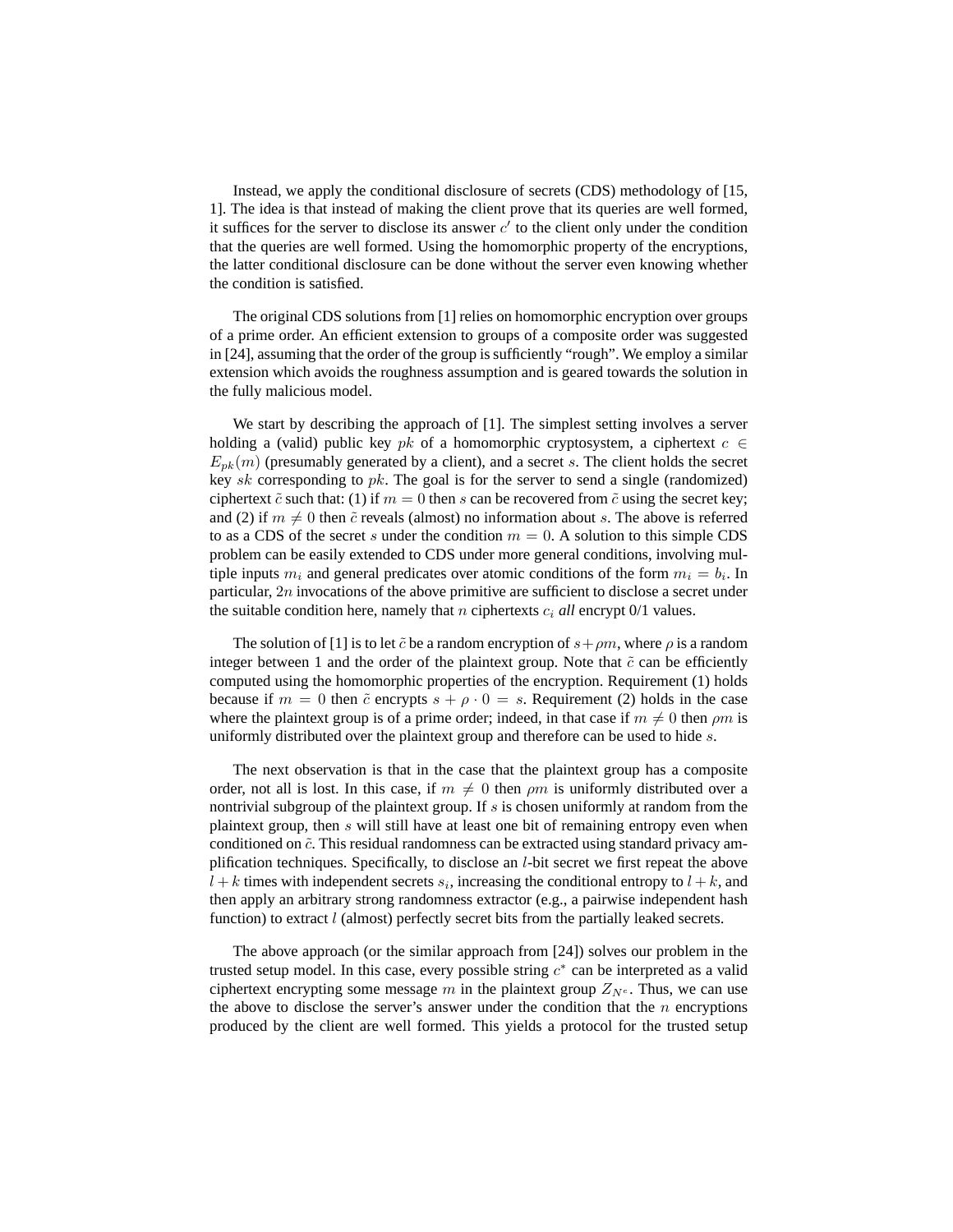model whose communication complexity is comparable to that of the optimized version of the original protocol.<sup>4</sup>

#### **5.2 Fully Malicious Model**

The previous solution relied on the fact that for a valid key  $N$ , every  $c^*$  can be interpreted as a valid encryption of some message  $m$ . This does not hold in general. In fact, there is an explicit cheating strategy which uses N such that  $gcd(N, \phi(N)) > 1$  (e.g.,  $N = p_1p_2$ , where  $p_1, p_2$  are odd primes and  $p_2 = 2p_1 + 1$  in order to break the previous protocol. The main difficulty arises from the fact that the set of harmful keys  $N$  cannot be efficiently recognized. Our high level approach for getting around this problem is to project ciphertexts sent by the client onto a "harmless" subgroup of  $C$  by having the server raise them to the power of  $N^T$ , where  $T = \lceil \log N \rceil$ . To maintain correctness, plaintexts are chosen from a subgroup of  $Z_{N}$ e of size  $N^{e-T}$ , which requires to moderately increase the values of  $e$  used in our protocol. We refer the reader to the full version for further details.

*Acknowledgements.* We thank Mike Freedman, Benny Pinkas, and Omer Reingold for discussions about secure keyword search from which this work originated. We also thank the anonymous TCC referees for many helpful comments and suggestions.

## **References**

- 1. W. Aiello, Y. Ishai and O. Reingold. Priced oblivious transfer: How to sell digital goods. In *Proc. of EUROCRYPT 2001*, pages 119-135.
- 2. M. Blum, A. De Santis, S. Micali, and G. Persiano. Non-interactive Zero Knowledge. *SIAM Journal of Computing*, 20(6), pages 1084-1118, 1991.
- 3. B. Barak and O. Goldreich. Universal Arguments and their Applications. In *Proc. CCC 2002*, pages 194-203.
- 4. D. Beaver. Minimal-Latency Secure Function Evaluation. In *Proc. of EUROCRYPT 2000*, pages 335-350.
- 5. D. Boneh, E.J. Goh, and K. Nissim. Evaluating 2-DNF formulas on ciphertexts. In *Proc. 2nd TCC*, pages 325–341, 2005.
- 6. C. Cachin, S. Micali, and M. Stadler. Computationally private information retrieval with polylogarithmic communication. *Proc. of EUROCRYPT '99*, pages 402–414.
- 7. C. Cachin, J. Camenisch, J. Kilian, and J. Muller. One-round secure computation and secure autonomous mobile agents. In *Proceedings of ICALP '00*.
- 8. R. Canneti. Security and composition of multiparty cryptographic protocols. *Journal of Cryptology*, 13(1), pages 143-202.
- 9. B. Chor, N. Gilboa, and M. Naor. Private information retrieval by keywords. Technical Report TR-CS0917, Department of Computer Science, Technion, 1997.
- 10. B. Chor, O. Goldreich, E. Kushilevitz, and M. Sudan. Private information retrieval. *J. of the ACM*, 45:965–981, 1998. Earlier version in FOCS '95.

<sup>4</sup> This holds for the case of *computational* server privacy, where we can afford to disclose a short secret s and then encrypt the (long) answer using this key. The statistically private variant involves an additional multiplicative overhead of  $O(\ell)$ .